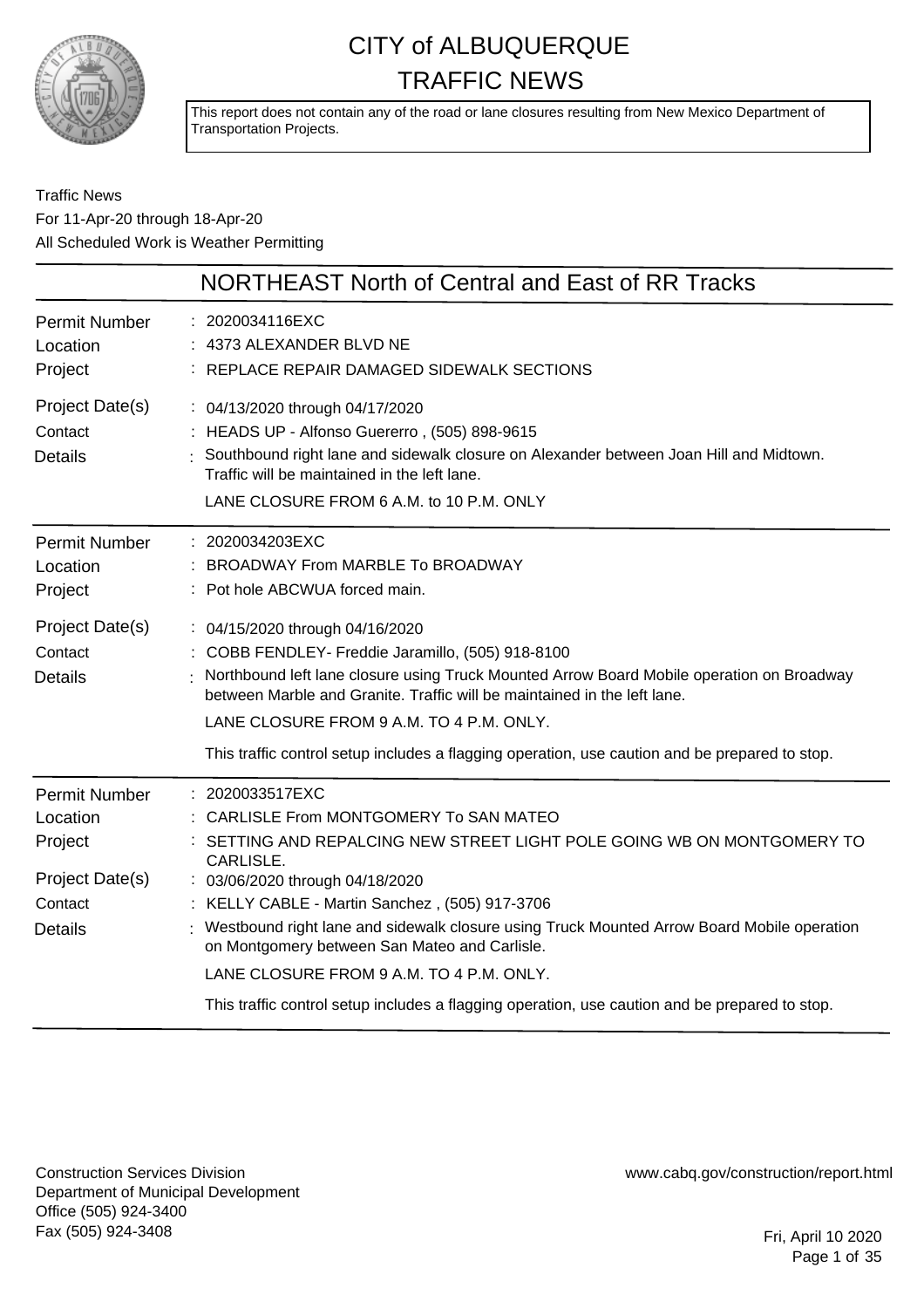

This report does not contain any of the road or lane closures resulting from New Mexico Department of Transportation Projects.

#### Traffic News For 11-Apr-20 through 18-Apr-20 All Scheduled Work is Weather Permitting

|                 | NORTHEAST North of Central and East of RR Tracks                                                                                                                                          |
|-----------------|-------------------------------------------------------------------------------------------------------------------------------------------------------------------------------------------|
| Permit Number   | : 2020034201EXC                                                                                                                                                                           |
| Location        | : 4101 CENTRAL AVE NE                                                                                                                                                                     |
| Project         | : Install distribution pole in alley between Sierra &<br>Graceland and Copper & Central NE.                                                                                               |
| Project Date(s) | : 04/14/2020 through 04/14/2020                                                                                                                                                           |
| Contact         | : WILSON CONST- Perez Ciddio, (503) 349-7679                                                                                                                                              |
| <b>Details</b>  |                                                                                                                                                                                           |
| Permit Number   | : 2020034212EXC                                                                                                                                                                           |
| Location        | : 3401 CLAREMONT AVE NE                                                                                                                                                                   |
| Project         | : EMERGENCY VALVE REPAIR                                                                                                                                                                  |
| Project Date(s) | : 04/07/2020 through 04/14/2020                                                                                                                                                           |
| Contact         | : ABCWUA - Ron Vigil, (505) 289-3583                                                                                                                                                      |
| <b>Details</b>  |                                                                                                                                                                                           |
| Permit Number   | : 2019027609EXC                                                                                                                                                                           |
| Location        | : 6301 EAGLE ROCK AVE NE                                                                                                                                                                  |
| Project         | : Road Closure to Direct Incoming and Outbound Traffic                                                                                                                                    |
| Project Date(s) | : 04/09/2019 through 04/01/2021                                                                                                                                                           |
| Contact         | : COA - Joaquin Rimbert - SOLID WASTE, (505) 261-3347                                                                                                                                     |
| <b>Details</b>  | Through access on Eagle Rock Ave. at Eagle Rock Convenience Center will be closed<br>(Between San Pedro and Obsidian). All traffic will be directed into Eagle Rock Convenience<br>Center |
|                 | SATURDAY AND SUNDAY ONLY<br>7:30AM TO 1:30PM<br>SEEK ALTERNATE ROUTE                                                                                                                      |
|                 | This closures will take place 7-days per week during the COVID-19 stay-at-home order.                                                                                                     |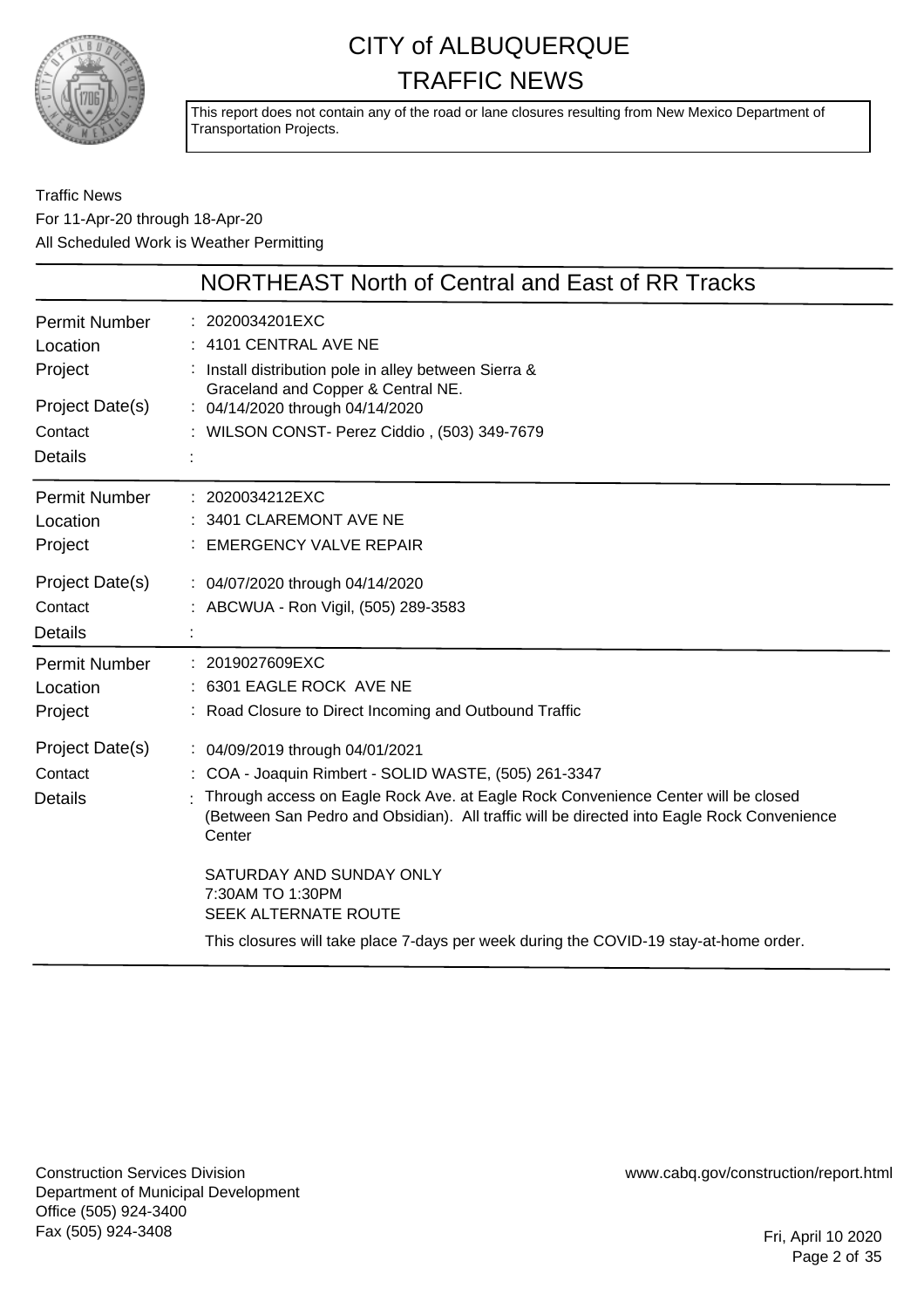

This report does not contain any of the road or lane closures resulting from New Mexico Department of Transportation Projects.

#### Traffic News For 11-Apr-20 through 18-Apr-20 All Scheduled Work is Weather Permitting

|                                              | NORTHEAST North of Central and East of RR Tracks                                                                                                                                                                                                                                                                 |
|----------------------------------------------|------------------------------------------------------------------------------------------------------------------------------------------------------------------------------------------------------------------------------------------------------------------------------------------------------------------|
| <b>Permit Number</b><br>Location<br>Project  | : 2020034130EXC<br>: 4111 ELLISON ST NE<br>: BORE NEW FIBER TO ADDRESS.                                                                                                                                                                                                                                          |
| Project Date(s)<br>Contact<br>Details        | : 04/13/2020 through 04/23/2020<br>: KELLY CABLE - James Richardson, (505) 280-4383<br>: Eastbound parking lane and sidewalk closure on Ellison between Washington and Jefferson.<br>LANE CLOSURE FROM 9 A.M. TO 4 P.M. ONLY.                                                                                    |
| <b>Permit Number</b><br>Location<br>Project  | : 2020034064EXC<br>: 2001 EUBANK BLVD NE<br>: BORE NEW FIBER TO ADDRESS.                                                                                                                                                                                                                                         |
| Project Date(s)<br>Contact<br><b>Details</b> | : 04/13/2020 through 04/17/2020<br>: KELLY CABLE - James Richardson, (505) 280-4383<br>: Southbound right and sidewalk closure on Eubank at its intersection with Baldwin. Traffic will be<br>maintained in the center and left lanes.<br>LANE CLOSURE FROM 9 A.M. TO 4 P.M. ONLY.                               |
| <b>Permit Number</b><br>Location<br>Project  | : 2020034252EXC<br>$:$ EUBANK BLVD & I-40<br>: EUBANK AND I-40 INSTALLING LIGHTING                                                                                                                                                                                                                               |
| Project Date(s)<br>Contact<br><b>Details</b> | : 04/13/2020 through 04/22/2020<br>: FRANKLIN'S EARTHMOVING - Hector Perez, (505) 991-2200<br>: Total bike trail closure at the intersection of Eubank, south of I-40 eastbound Ramp.<br>Construction permitted between 6AM and 10PM. Closures are continuous until construction is<br>complete<br>Follow detour |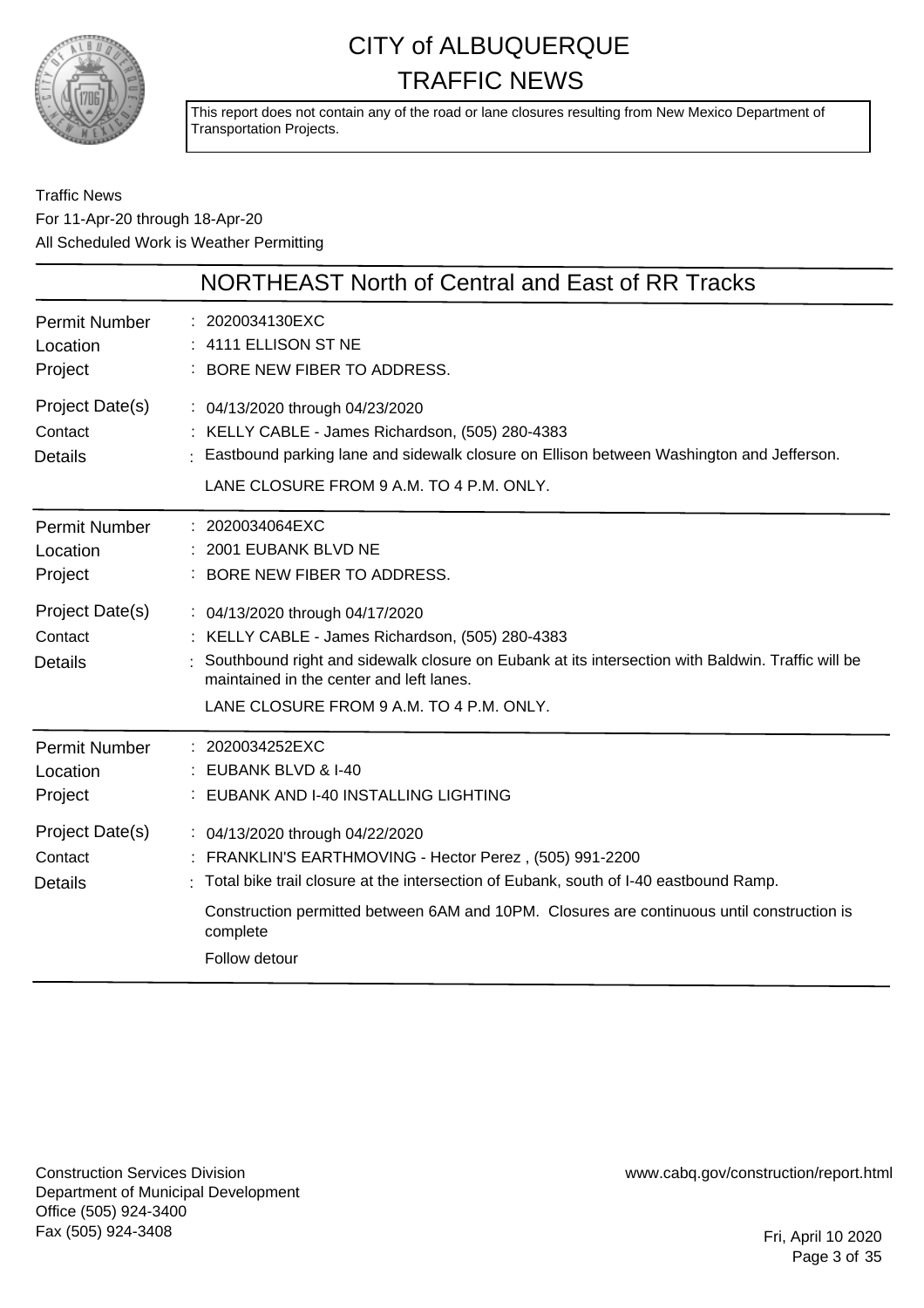

This report does not contain any of the road or lane closures resulting from New Mexico Department of Transportation Projects.

#### Traffic News For 11-Apr-20 through 18-Apr-20 All Scheduled Work is Weather Permitting

|                                                                                             | NORTHEAST North of Central and East of RR Tracks                                                                                                                                                                                                                                                                                                                                   |
|---------------------------------------------------------------------------------------------|------------------------------------------------------------------------------------------------------------------------------------------------------------------------------------------------------------------------------------------------------------------------------------------------------------------------------------------------------------------------------------|
| <b>Permit Number</b><br>Location<br>Project                                                 | 2020033694EXC<br>6421 HOLLY AVE NE<br>: UTILITY INSTALL.                                                                                                                                                                                                                                                                                                                           |
| Project Date(s)<br>Contact<br><b>Details</b>                                                | : 04/13/2020 through 04/17/2020<br>: TLC - Stephanie Brotton (PM-Mark Aragon), (505) 382-4519<br>Westbound total closure on Holly between Ville Ct. and San Pedro.                                                                                                                                                                                                                 |
|                                                                                             | Follow detour<br>Construction permitted between 6AM and 10PM. Closures are continuous until construction is<br>complete                                                                                                                                                                                                                                                            |
| <b>Permit Number</b><br>Location<br>Project<br>Project Date(s)<br>Contact<br><b>Details</b> | 2020034122EXC<br>7400 HOLLY AVE NE<br>: direction bore for main cable shoulder work close and side walk close<br>: 04/13/2020 through 04/17/2020<br>: HIGH 5 NETWORKS - Edgar Mendez, (505) 804-1415<br>Eastbound shoulder and sidewalk closure on Holly west of Holly.<br>LANE CLOSURE FROM 9 A.M. TO 4 P.M. ONLY.                                                                |
| <b>Permit Number</b><br>Location<br>Project                                                 | 2020034165EXC<br>3240 JUAN TABO BLVD NE<br>BORE NEW FIBER TO ADDRESS.                                                                                                                                                                                                                                                                                                              |
| Project Date(s)<br>Contact<br><b>Details</b>                                                | : 04/13/2020 through 04/22/2020<br>: KELLY CABLE - James Richardson, (505) 280-4383<br>Northbound right lane and sidewalk closure on Juan Tabo between Jane and Golden Gate.<br>Traffic will be maintained in the center and left lanes.<br>Westbound parking lane and sidewalk closure on Jane PI east of Juan Tabo.<br>LANE CLOSURE FROM 9 A.M. TO 4 P.M. ONLY.<br>Follow detour |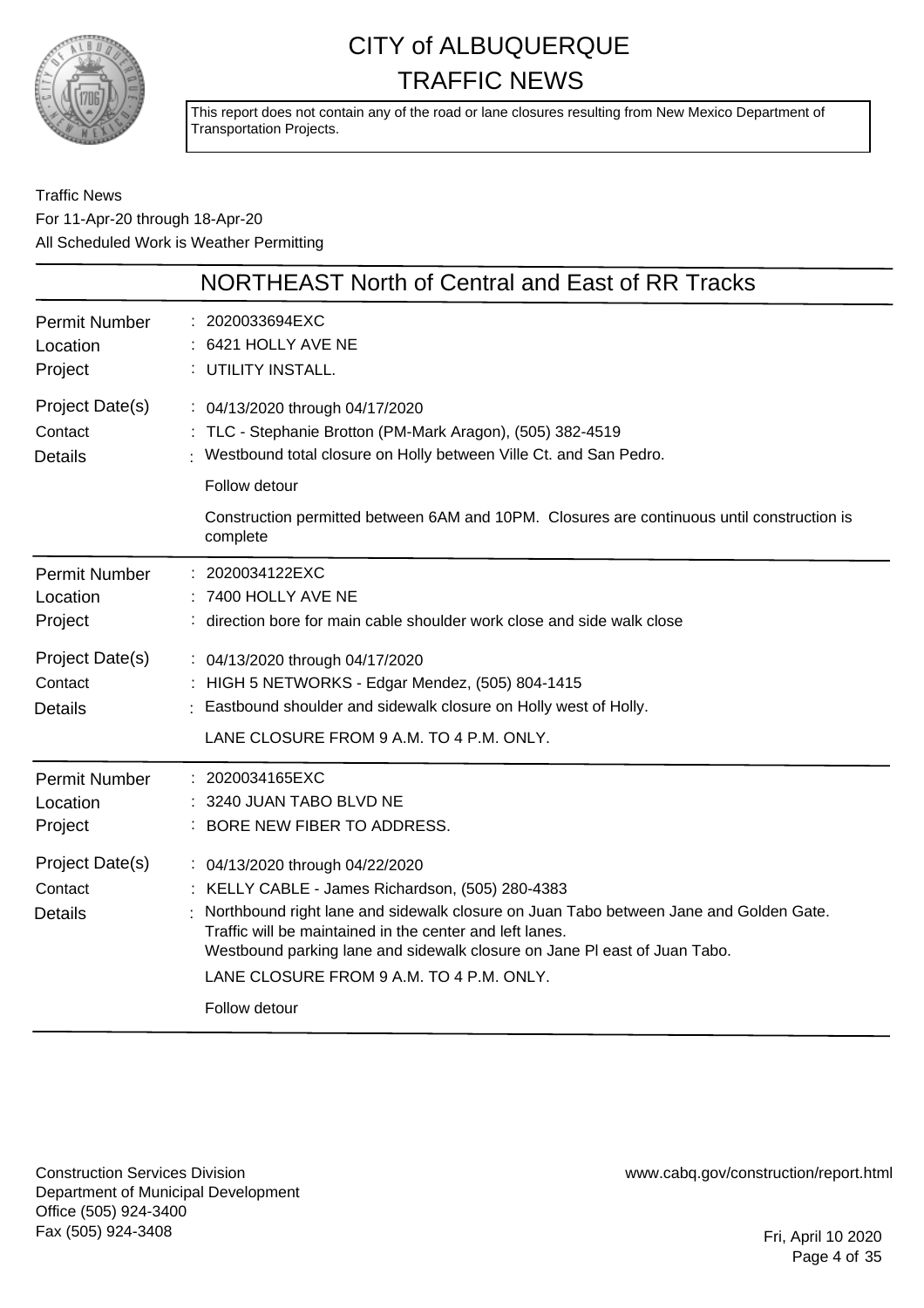

This report does not contain any of the road or lane closures resulting from New Mexico Department of Transportation Projects.

Traffic News For 11-Apr-20 through 18-Apr-20 All Scheduled Work is Weather Permitting

|                                              | NORTHEAST North of Central and East of RR Tracks                                                                                                                                                                                                                                                                                                                            |
|----------------------------------------------|-----------------------------------------------------------------------------------------------------------------------------------------------------------------------------------------------------------------------------------------------------------------------------------------------------------------------------------------------------------------------------|
| <b>Permit Number</b><br>Location<br>Project  | 2020034123EXC<br>1801 JUAN TABO BLVD NE<br>Bore new fiber to address.                                                                                                                                                                                                                                                                                                       |
| Project Date(s)<br>Contact<br><b>Details</b> | : 04/13/2020 through 04/17/2020<br>KELLY CABLE - James Richardson, (505) 280-4383<br>Southbound right lane and sidewalk closure on Juan Tabo between Snow Heights and Indian<br>School. Traffic will be maintained in the center and left lanes.<br>Westbound total closure on Snow Heights west of Juan Tabo.<br>LANE CLOSURE FROM 9 A.M. TO 4 P.M. ONLY.<br>Follow detour |
| <b>Permit Number</b><br>Location<br>Project  | : 2020034058EXC<br>7901 LAS LOMITAS DR NE<br>NEW PRIVATE ENTRANCE NEW VALLEY GUTTER NEW HC RAMP.                                                                                                                                                                                                                                                                            |
| Project Date(s)<br>Contact<br><b>Details</b> | : 04/08/2020 through 04/15/2020<br>: CAMBRO- April Marker, (505) 345-1133<br>Southbound lane closure with southbound traffic being maintained in the center two way left<br>lane on Las Lomitas between Questa Abajo and Questa Arriba.<br>CONSTRUCTION PERMITTED BETWEEN 7 A.M. AND 7 P.M. ONLY<br>Sidewalk closure only, continuously until complete                      |
| <b>Permit Number</b><br>Location<br>Project  | : 2020033838EXC<br>LOMAS From LOUISIANA To LOMAS<br>WATER VALVES ON EXISTING LINES                                                                                                                                                                                                                                                                                          |
| Project Date(s)<br>Contact<br><b>Details</b> | : 04/07/2020 through 04/17/2020<br>RMCI INC- Tristan Botcher, (505) 379-8347<br>Southbound inside lane closure on Louisiana Blvd at Lomas Blvd. SB traffic will be reduced to<br>two lanes.<br>Construction permitted between 6AM and 10PM. Closures are continuous until construction is<br>complete                                                                       |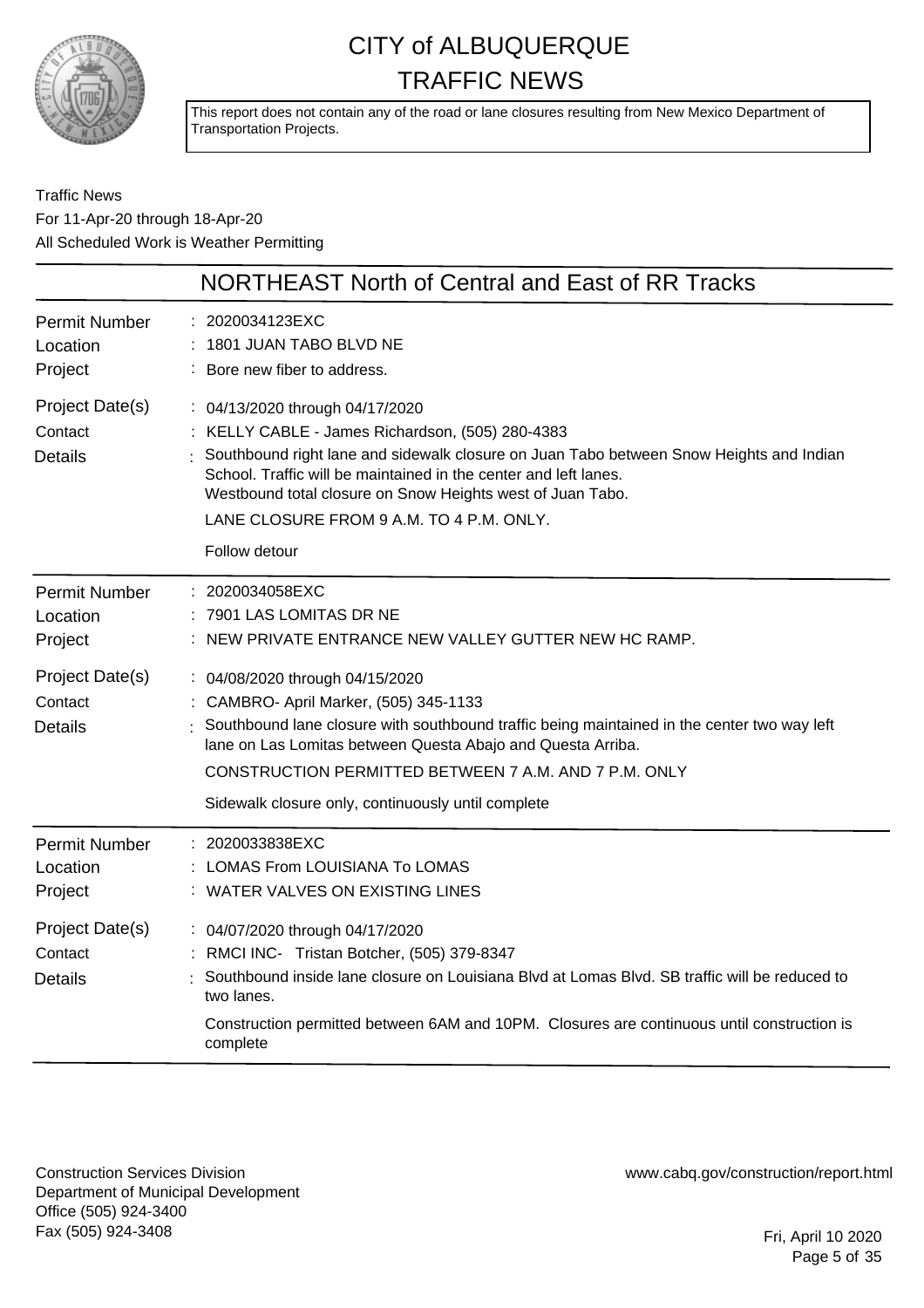

This report does not contain any of the road or lane closures resulting from New Mexico Department of Transportation Projects.

#### Traffic News For 11-Apr-20 through 18-Apr-20 All Scheduled Work is Weather Permitting

|                                                                                             | NORTHEAST North of Central and East of RR Tracks                                                                                                                                                                                                                                                                                                                                                                                                                                                         |
|---------------------------------------------------------------------------------------------|----------------------------------------------------------------------------------------------------------------------------------------------------------------------------------------------------------------------------------------------------------------------------------------------------------------------------------------------------------------------------------------------------------------------------------------------------------------------------------------------------------|
| <b>Permit Number</b><br>Location<br>Project                                                 | : 2020034244EXC<br>: LOMAS From UNIVERSITY To LOMAS<br><b>EMERGENCU MAIN SETTLEMENT</b>                                                                                                                                                                                                                                                                                                                                                                                                                  |
| Project Date(s)<br>Contact<br><b>Details</b>                                                | : 04/08/2020 through 04/15/2020<br>: ABCWUA- Carlos Sena, (505) 857-8250<br>: Emergency utility work. Various lanes closed and potential sidewalk closures. Seek alternate<br>route.                                                                                                                                                                                                                                                                                                                     |
| <b>Permit Number</b><br>Location<br>Project                                                 | : 2020034071EXC<br>: 4421 MCLEOD RD NE<br>: BORE NEW FIBER TO ADDRESS.                                                                                                                                                                                                                                                                                                                                                                                                                                   |
| Project Date(s)<br>Contact<br><b>Details</b>                                                | : 04/10/2020 through 04/15/2020<br>: KELLY CABLE - James Richardson, (505) 280-4383<br>Phase 1: Westbound lane and sidewalk closure with westbound traffic being maintained in the<br>center of the road on McLeod between Jefferson and I25 Frontage road.<br>Phase 2: Eastbound lane closure with eastbound traffic being maintained in the center lane on<br>Mcleod between I25 Frontage road and Jefferson.<br>LANE CLOSURE FROM 9 A.M. TO 4 P.M. ONLY.                                              |
| <b>Permit Number</b><br>Location<br>Project<br>Project Date(s)<br>Contact<br><b>Details</b> | 2020034175EXC<br>: 7212 MENAUL ST NE<br>: Water line and SAS tie in. Shoulder work at MENAUL eastbound. west of Mesilla & Shoulder<br>work on Mesilla Southbound.<br>: 04/15/2020 through 04/16/2020<br>: COMPASS ENGINEERING- Mark Otero, (505) 221-6003<br>Eastbound sidewalk closure on Menaul west of Mesilla.<br>Southbound parking lane and sidewalk closure on Mesilla south of Menaul.<br>Construction permitted between 6AM and 10PM. Closures are continuous until construction is<br>complete |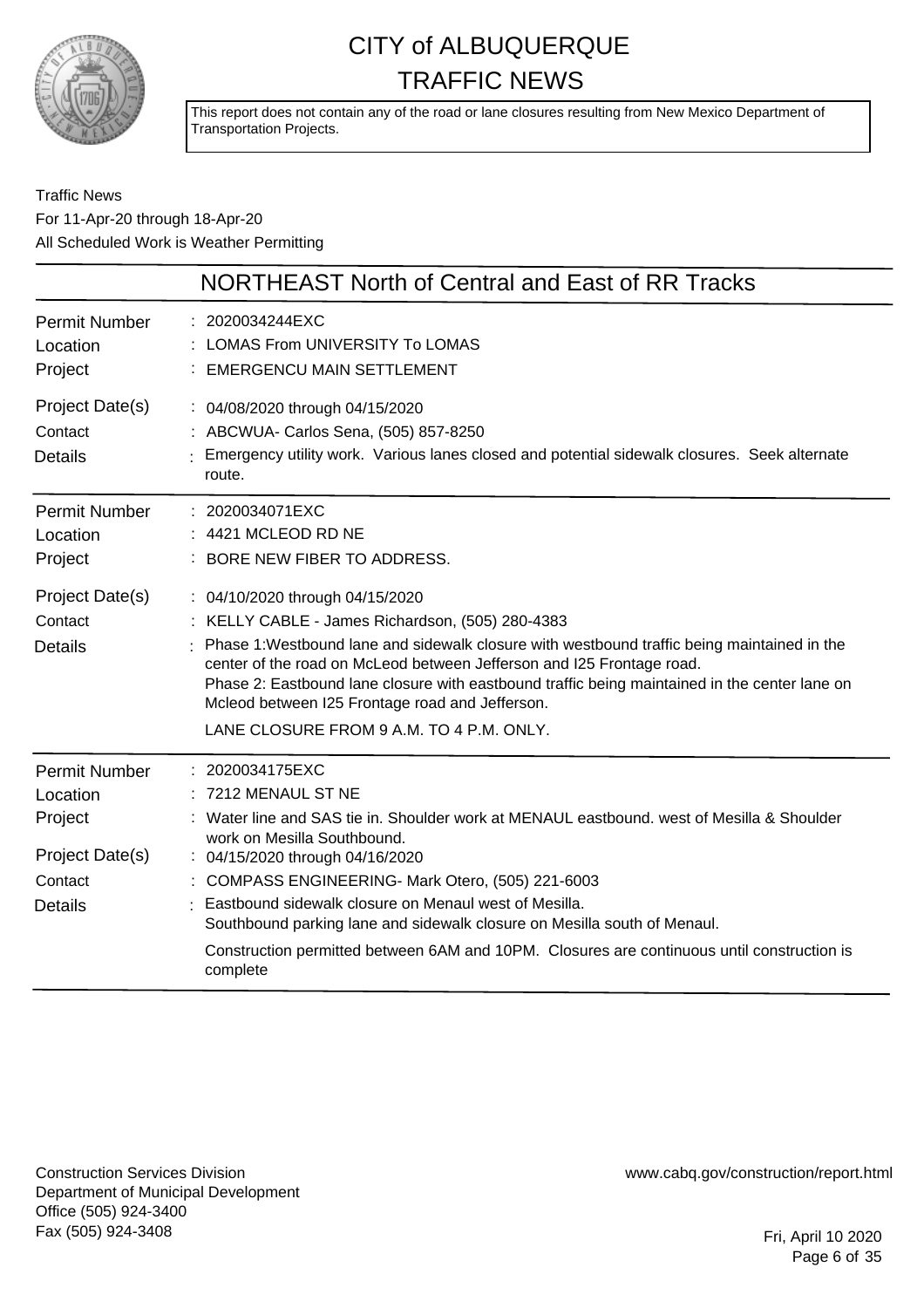

This report does not contain any of the road or lane closures resulting from New Mexico Department of Transportation Projects.

Traffic News For 11-Apr-20 through 18-Apr-20 All Scheduled Work is Weather Permitting

|                                              | NORTHEAST North of Central and East of RR Tracks                                                                                                                                                                                                                                                                                                                              |
|----------------------------------------------|-------------------------------------------------------------------------------------------------------------------------------------------------------------------------------------------------------------------------------------------------------------------------------------------------------------------------------------------------------------------------------|
| <b>Permit Number</b><br>Location<br>Project  | : 2020034253EXC<br>: 9100 MENAUL BLVD NE<br><b>EMERGENCY FIRE HYDRANT</b>                                                                                                                                                                                                                                                                                                     |
| Project Date(s)<br>Contact<br><b>Details</b> | : 04/09/2020 through 04/16/2020<br>: ABCWUA - Jerry Sanchez, (505) 289-3585<br>Emergency utility work. Various lanes closed and potential sidewalk closures. Seek alternate<br>route.                                                                                                                                                                                         |
| <b>Permit Number</b><br>Location<br>Project  | : 2020034087EXC<br>MONTGOMERY From JEFFERSON To MONTGOMERY<br>: NMGC regulator maintenance in vaults.                                                                                                                                                                                                                                                                         |
| Project Date(s)<br>Contact<br><b>Details</b> | : 04/16/2020 through 04/16/2020<br>: NM GAS - Leo Sanchez, (505) 259-8559<br>: Northbound sidewalk closure only on Jefferson north of Montgomery.<br>LANE CLOSURE FROM 9 A.M. TO 4 P.M. ONLY.                                                                                                                                                                                 |
| Permit Number<br>Location<br>Project         | : 2020033519EXC<br>MONTGOMERY From SAN MATEO To MCLEOD<br>: SETTING AND REPLACING NEW STREET LIGHT POLE.                                                                                                                                                                                                                                                                      |
| Project Date(s)<br>Contact<br><b>Details</b> | : 03/06/2020 through 04/18/2020<br>: KELLY CABLE - Martin Sanchez, (505) 917-3706<br>Southbound right lane and sidewalk closure using Truck Mounted Arrow Board Mobile operation<br>on San Mateo between Mclood and Montgomery.<br>LANE CLOSURE FROM 9 A.M. TO 4 P.M. ONLY.<br>This traffic control setup includes a flagging operation, use caution and be prepared to stop. |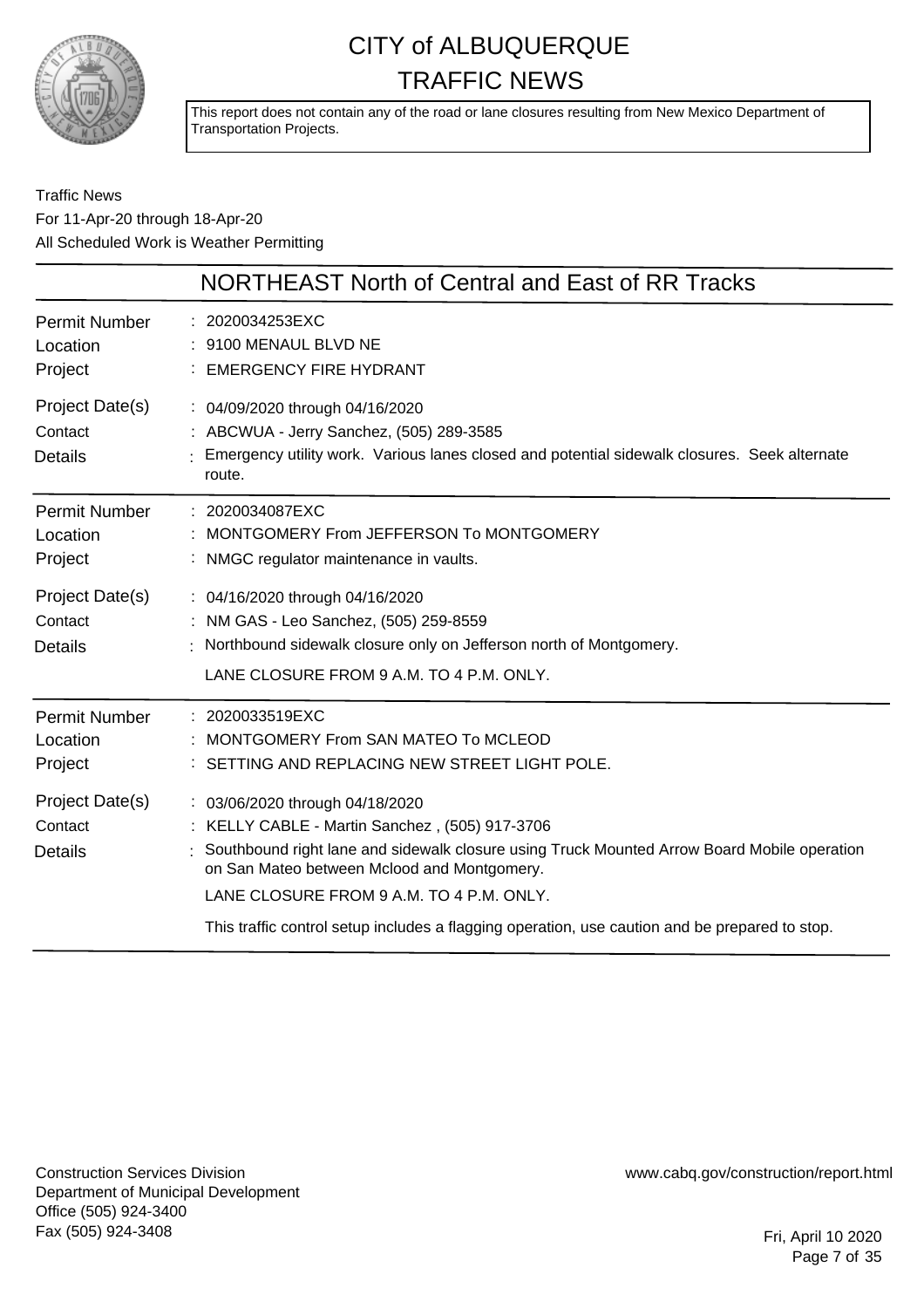

This report does not contain any of the road or lane closures resulting from New Mexico Department of Transportation Projects.

#### Traffic News For 11-Apr-20 through 18-Apr-20 All Scheduled Work is Weather Permitting

|                                              | NORTHEAST North of Central and East of RR Tracks                                                                                                                                                                                                                               |
|----------------------------------------------|--------------------------------------------------------------------------------------------------------------------------------------------------------------------------------------------------------------------------------------------------------------------------------|
| <b>Permit Number</b><br>Location<br>Project  | : 2020033550EXC<br>OSUNA From SAN MATEO To ACADEMY<br>: SETTING REPLACING NEW STREET LIGHT POLES MAN AND TRUCK.                                                                                                                                                                |
| Project Date(s)<br>Contact<br><b>Details</b> | : 03/09/2020 through 04/18/2020<br>: KELLY CABLE - Martin Sanchez, (505) 917-3706<br>: Northbound right lane and sidewalk closure using Truck Mounted Arrow Board Mobile operation<br>on San Mateo between Osuna and Pan American.<br>LANE CLOSURE FROM 9 A.M. TO 4 P.M. ONLY. |
| Permit Number<br>Location<br>Project         | $: 2020034065$ EXC<br>: 146 QUINCY ST NE<br>: BORE NEW FIBER TO ADDRESS.                                                                                                                                                                                                       |
| Project Date(s)<br>Contact<br><b>Details</b> | : 04/09/2020 through 04/15/2020<br>: KELLY CABLE - James Richardson, (505) 280-4383                                                                                                                                                                                            |
| Permit Number<br>Location<br>Project         | : 2020034191EXC<br>SAN ANTONIO From SAN PEDRO To PAN AMERICAN<br>: FIBER SPLICING                                                                                                                                                                                              |
| Project Date(s)<br>Contact<br><b>Details</b> | : 04/09/2020 through 04/12/2020<br>: ADB - Edwin Abeyta, (636) 303-7519<br>: Westbound right lane and sidewalk closure on San Antonio Dr. between San Pedro Dr. and I25<br>NB Frontage.<br>LANE CLOSURE FROM 9 A.M. TO 4 P.M. ONLY.                                            |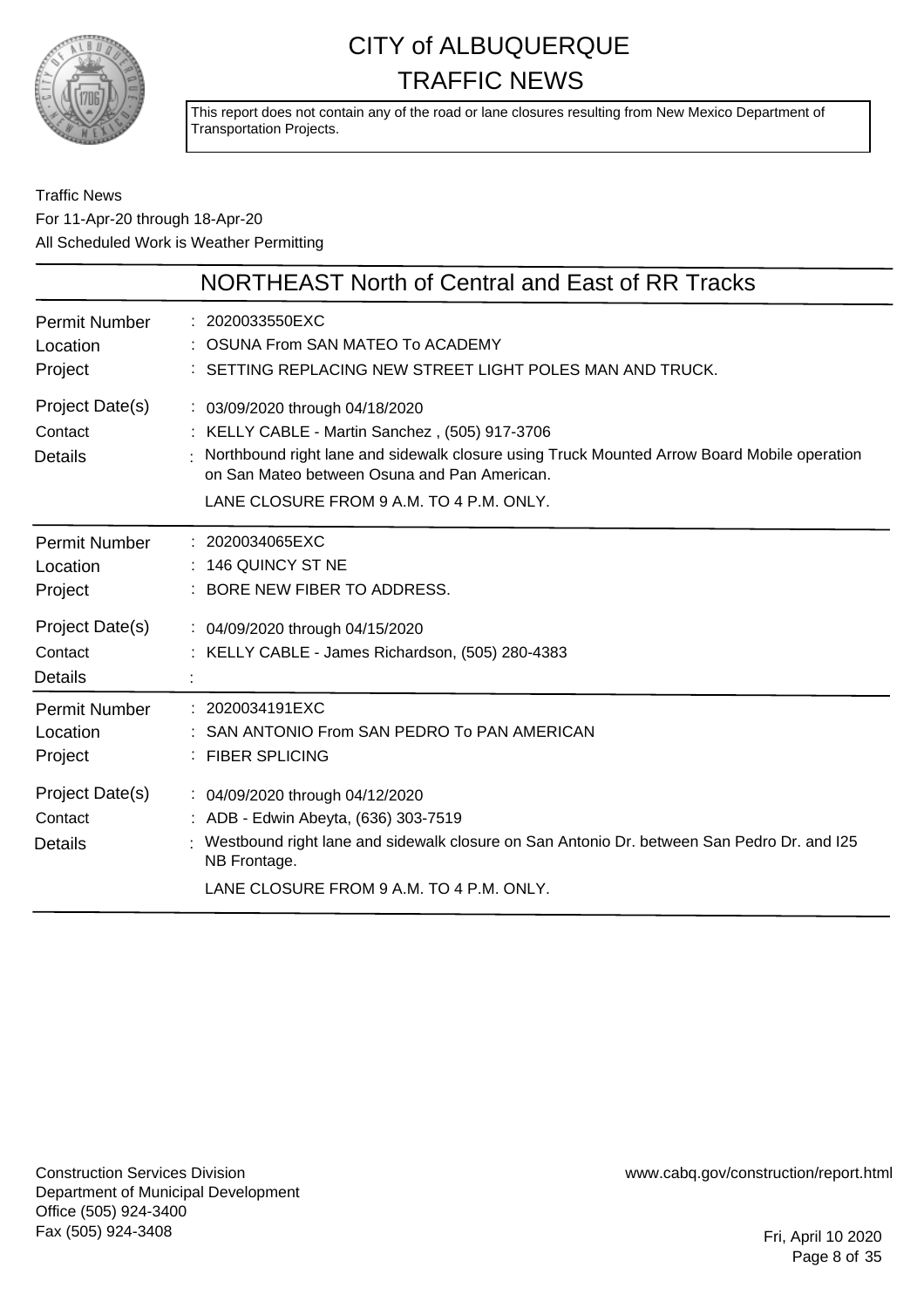

This report does not contain any of the road or lane closures resulting from New Mexico Department of Transportation Projects.

Traffic News For 11-Apr-20 through 18-Apr-20 All Scheduled Work is Weather Permitting

| NORTHEAST North of Central and East of RR Tracks |                                                                                                                                                                                                                                                                                                                                                                              |
|--------------------------------------------------|------------------------------------------------------------------------------------------------------------------------------------------------------------------------------------------------------------------------------------------------------------------------------------------------------------------------------------------------------------------------------|
| <b>Permit Number</b><br>Location<br>Project      | : 2020034256EXC<br>701 SAN MATEO BLVD NE<br>: REPLACE BROKEN WATER VALVE.                                                                                                                                                                                                                                                                                                    |
| Project Date(s)<br>Contact<br><b>Details</b>     | : 04/15/2020 through 05/05/2020<br>: ABCWUA - Carlos A. Sena, (505) 289-3545<br>Southbound right lane closure on San Mateo at its intersection with Marquette.<br>Northbound right turn lane closure on San Mateo south of Marquette.<br>Westbound right lane closure on Marquette west of San Mateo.<br>LANE CLOSURE FROM 9 A.M. TO 4 P.M. ONLY.<br>Follow detour           |
| <b>Permit Number</b><br>Location<br>Project      | : 2020034129EXC<br>9000 SAN PEDRO DR NE<br>: bore new fiber to address.                                                                                                                                                                                                                                                                                                      |
| Project Date(s)<br>Contact<br><b>Details</b>     | : 04/13/2020 through 04/17/2020<br>: KELLY CABLE - James Richardson, (505) 280-4383<br>Southbound shoulder and sidewalk closure on San Pedro north and south of Eagle Rock.<br>Eastbound and Westbound sidewalk closure on Eagle Rock west of San Pedro.<br>Sidewalk closure on both sides of the road will not be simultaneous.<br>LANE CLOSURE FROM 9 A.M. TO 4 P.M. ONLY. |
| <b>Permit Number</b><br>Location<br>Project      | 2020034062EXC<br>12015 TIVOLI AVE NE<br>: REHAB METER PIT.                                                                                                                                                                                                                                                                                                                   |
| Project Date(s)<br>Contact<br><b>Details</b>     | : 04/08/2020 through 04/22/2020<br>: ABCWUA- Gilbert Marin, (505) 908-0065                                                                                                                                                                                                                                                                                                   |
| <b>Permit Number</b><br>Location<br>Project      | 2020034063EXC<br>721 TOMASITA ST NE<br>REMOVE AND REHAB METER PIT CAP.                                                                                                                                                                                                                                                                                                       |
| Project Date(s)<br>Contact<br><b>Details</b>     | : 04/15/2020 through 04/29/2020<br>: ABCWUA- Gilbert Marin, (505) 908-0065                                                                                                                                                                                                                                                                                                   |

Construction Services Division Department of Municipal Development Office (505) 924-3400 Fax (505) 924-3408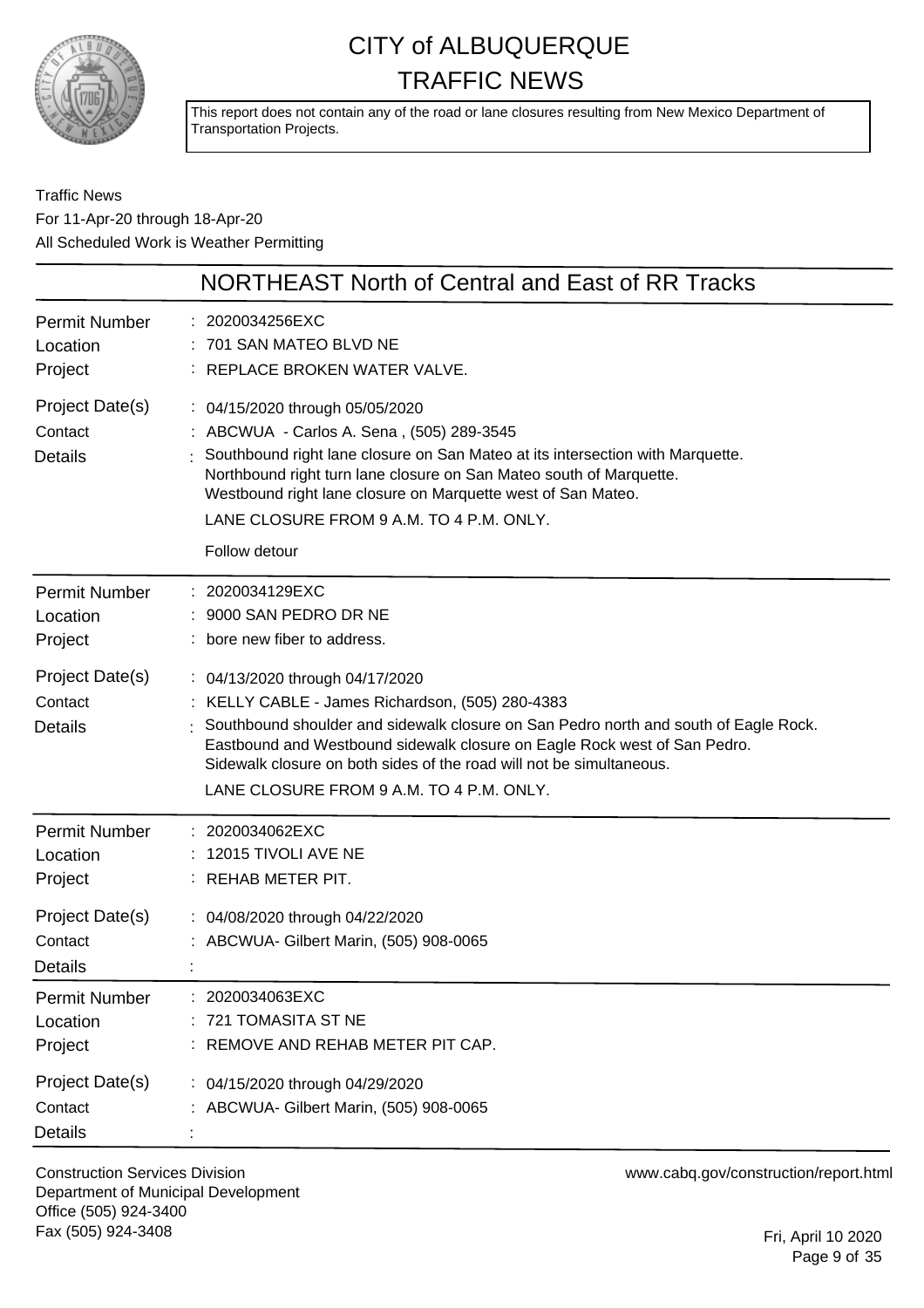

This report does not contain any of the road or lane closures resulting from New Mexico Department of Transportation Projects.

#### Traffic News For 11-Apr-20 through 18-Apr-20 All Scheduled Work is Weather Permitting

|                                                                                      | <b>NORTHEAST North of Central and East of RR Tracks</b>                                                                                                                                                                                                                                                                                                                                                                                                                                                                                                                                                                                                                                                                                                                                                                                                                                                                                                                                                                                                                                                                                                                                                                                                                                                            |
|--------------------------------------------------------------------------------------|--------------------------------------------------------------------------------------------------------------------------------------------------------------------------------------------------------------------------------------------------------------------------------------------------------------------------------------------------------------------------------------------------------------------------------------------------------------------------------------------------------------------------------------------------------------------------------------------------------------------------------------------------------------------------------------------------------------------------------------------------------------------------------------------------------------------------------------------------------------------------------------------------------------------------------------------------------------------------------------------------------------------------------------------------------------------------------------------------------------------------------------------------------------------------------------------------------------------------------------------------------------------------------------------------------------------|
| Permit Number<br>Location<br>Project<br>Project Date(s)<br>Contact<br><b>Details</b> | : 2020033987EXC<br>: WYOMING From COMANCHE To CANDELARIA<br>: 1st Phase: SB Rt. SB Dbl Rt Lane on Wyoming, 2nd Phase NB<br>Rt, NB Dbl Rt. Lane on Wyoming; EB Rt. Lane on Comanche - See Attached Schedule &<br>: 03x36s2002@lthgoTigR'65/08/2020<br>: ALBUQUERQUE ASPHALT- Brian W Loughridge, (505) 991-5916<br>: Phase 1 3/30/20-4/20/20: -Southbound right lane closure on Wyoming between Comanche and<br>Candelaria. Closure will be continuous until complete.<br>-9:00 AM to 4:00PM Southbound right lane and center lane closure on Wyoming between<br>Comanche and Candelaria. Traffic will be maintained in the left lane.<br>-Eastbound right lane closure on Comanche east and west of Wyoming. (Simultaneous closure<br>on Wyoming and Comanche not permitted.)<br>Phase 2 4/20/20 to 5/11/20: -Northbound right lane closure on Wyoming between Comanche<br>and Candelaria. Closure will be continuous until complete.<br>-9:00 AM to 4:00PM Northbound right lane and center lane closure on Wyoming between<br>Flower PI, and Comanche. Traffic will be maintained in the left lane.<br>-Eastbound right lane closure on Comanche east and west of Wyoming. (Simultaneous closure<br>on Wyoming and Comanche not permitted.)<br>LANE CLOSURE FROM 9 A.M. TO 4 P.M. FOR DOUBLE LANE CLOSURES ONLY. |
|                                                                                      | Construction permitted between 6AM and 10PM. Closures are continuous until construction is<br>complete                                                                                                                                                                                                                                                                                                                                                                                                                                                                                                                                                                                                                                                                                                                                                                                                                                                                                                                                                                                                                                                                                                                                                                                                             |
| Permit Number<br>Location<br>Project                                                 | : 2020034222EXC<br>2274 WYOMING BLVD NE<br>: AERIAL ONLY FIBER SPLICE EXISTING CABLE.                                                                                                                                                                                                                                                                                                                                                                                                                                                                                                                                                                                                                                                                                                                                                                                                                                                                                                                                                                                                                                                                                                                                                                                                                              |
| Project Date(s)<br>Contact<br><b>Details</b>                                         | : 04/14/2020 through 04/15/2020<br>: CABLECOM - Eugene Gonzales, (505) 604-4101<br>: Northbound right lane and sidewalk closure on Wyoming between Wyoming pl. and Apache.<br>Traffic will be maintained in the center and left lanes.<br>LANE CLOSURE FROM 9 A.M. TO 4 P.M. ONLY.                                                                                                                                                                                                                                                                                                                                                                                                                                                                                                                                                                                                                                                                                                                                                                                                                                                                                                                                                                                                                                 |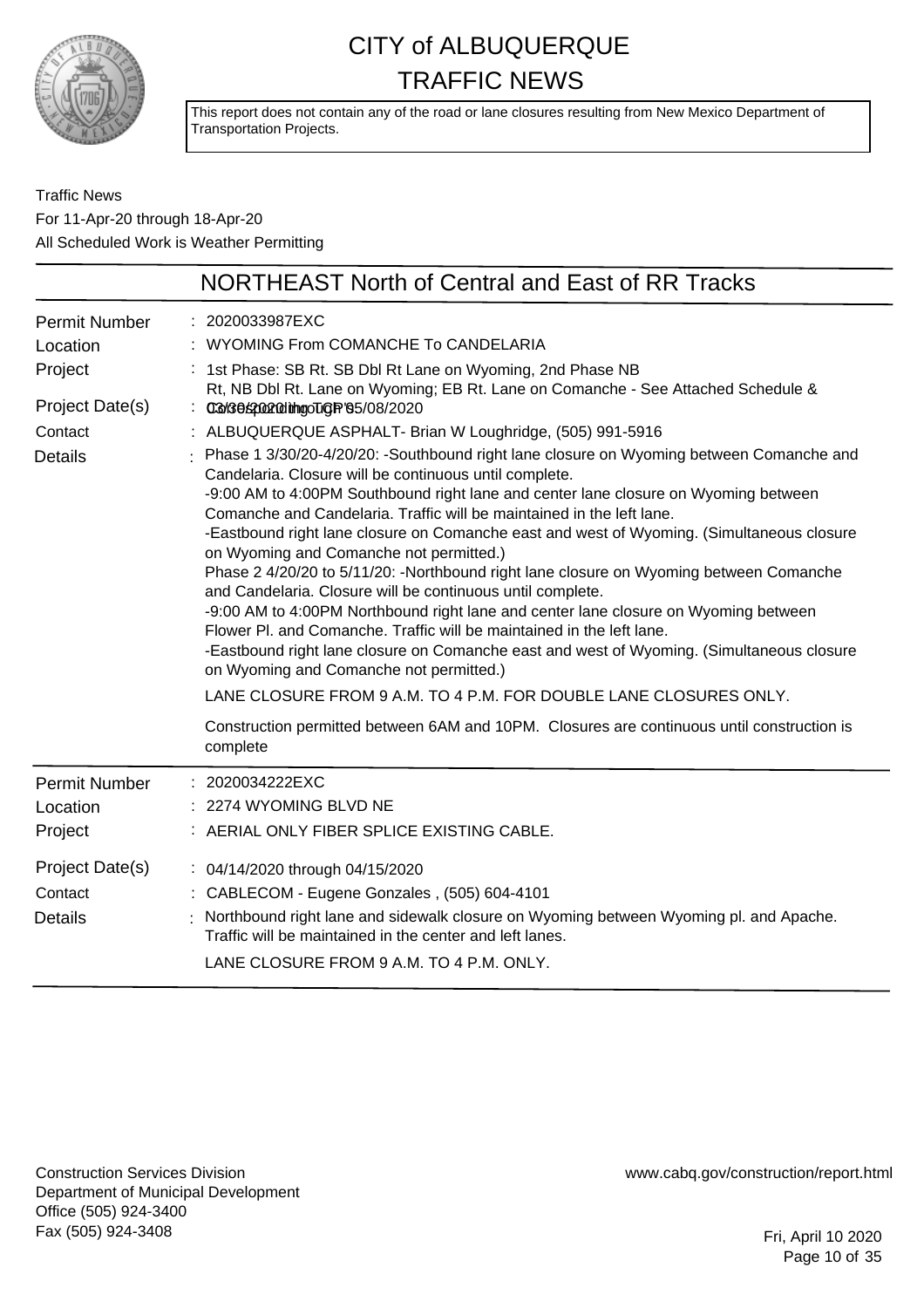

This report does not contain any of the road or lane closures resulting from New Mexico Department of Transportation Projects.

Traffic News For 11-Apr-20 through 18-Apr-20 All Scheduled Work is Weather Permitting

|                      | NORTHEAST North of Central and East of RR Tracks                                                       |
|----------------------|--------------------------------------------------------------------------------------------------------|
| <b>Permit Number</b> | : 2020033958EXC                                                                                        |
| Location             | : 3900 WYOMING BLVD NE                                                                                 |
| Project              | : GRADING SIDEWALK REMOVAL AND REPLACEMENT OF SIDEWALK TREE REMOVAL.                                   |
| Project Date(s)      | $\therefore$ 03/11/2020 through 04/11/2020                                                             |
| Contact              | : HO CONSTRUCTION - Lissette Serrano, (505) 873-0554                                                   |
| <b>Details</b>       | : Northbound sidewalk closure on Wyoming north of Hilton.                                              |
|                      | Construction permitted between 6AM and 10PM. Closures are continuous until construction is<br>complete |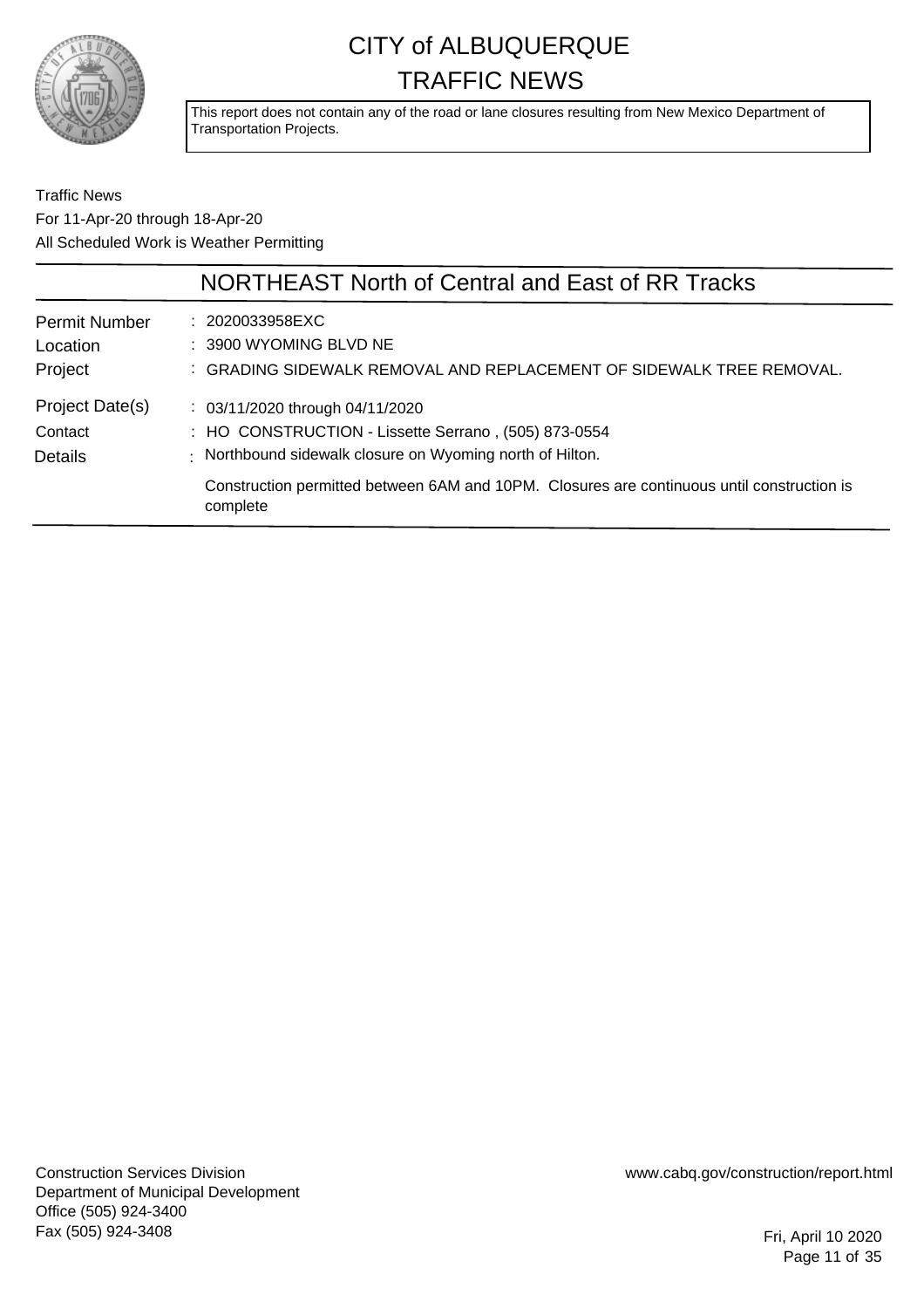

This report does not contain any of the road or lane closures resulting from New Mexico Department of Transportation Projects.

Traffic News For 11-Apr-20 through 18-Apr-20 All Scheduled Work is Weather Permitting

|                                              | NORTHWEST North of Central and West of RR Tracks                                                                                                                                                                                                                                                                                                                   |
|----------------------------------------------|--------------------------------------------------------------------------------------------------------------------------------------------------------------------------------------------------------------------------------------------------------------------------------------------------------------------------------------------------------------------|
| <b>Permit Number</b>                         | 2020034254EXC                                                                                                                                                                                                                                                                                                                                                      |
| Location                                     | 2ND And W FRONTAGE RD                                                                                                                                                                                                                                                                                                                                              |
| Project                                      | : Adjust existing manhole collars to grade.                                                                                                                                                                                                                                                                                                                        |
| Project Date(s)<br>Contact<br><b>Details</b> | : 04/13/2020 through 04/15/2020<br>NM UNDERGROUND UTILITIES- Danny Montano, (505) 401-2187<br>Construction permitted between 6AM and 10PM. Closures are continuous until construction is<br>complete<br>-Southbound right lane and sidewalk closure on 2nd St. north of I-40 frontage rd.<br>-Northbound left turn lane closure on 2nd St. south of I-40 frontage. |
| Permit Number                                | : 2020034174EXC                                                                                                                                                                                                                                                                                                                                                    |
| Location                                     | 5230 4TH ST NW                                                                                                                                                                                                                                                                                                                                                     |
| Project                                      | : REMOVE AND REPLACE EXSITING DRIVE PAD DUE TO BROKEN CONCRETE                                                                                                                                                                                                                                                                                                     |
| Project Date(s)                              | SHOULDER CLOSURE ON NATALIE AVE                                                                                                                                                                                                                                                                                                                                    |
| Contact                                      | : 04/15/2020 through 04/22/2020                                                                                                                                                                                                                                                                                                                                    |
| <b>Details</b>                               | : CLEO J POWELL INC- Jerry Martin, (505) 991-3167                                                                                                                                                                                                                                                                                                                  |
| <b>Permit Number</b>                         | : 2020034202EXC                                                                                                                                                                                                                                                                                                                                                    |
| Location                                     | : 3720 4TH ST NW                                                                                                                                                                                                                                                                                                                                                   |
| Project                                      | : NEED TO CLOSE AND CUT SIDEWALK TO BRING CATV SERVICE DOWN THE POLE.                                                                                                                                                                                                                                                                                              |
| Project Date(s)<br>Contact<br>Details        | : 04/15/2020 through 04/16/2020<br>TWO MEN ON CABLE - Gustavo Barrrientes, (505) 307-2854                                                                                                                                                                                                                                                                          |
| <b>Permit Number</b>                         | : 2020034251EXC                                                                                                                                                                                                                                                                                                                                                    |
| Location                                     | 6225 4TH ST NW                                                                                                                                                                                                                                                                                                                                                     |
| Project                                      | : EMERGENCY FIRE HYDRANT                                                                                                                                                                                                                                                                                                                                           |
| Project Date(s)<br>Contact<br><b>Details</b> | : 04/09/2020 through 04/16/2020<br>: ABCWUA - Jerry Sanchez, (505) 289-3585<br>Emergency utility work. Various lanes closed and potential sidewalk closures. Seek alternate<br>route.                                                                                                                                                                              |

Construction Services Division Department of Municipal Development Office (505) 924-3400 Fax (505) 924-3408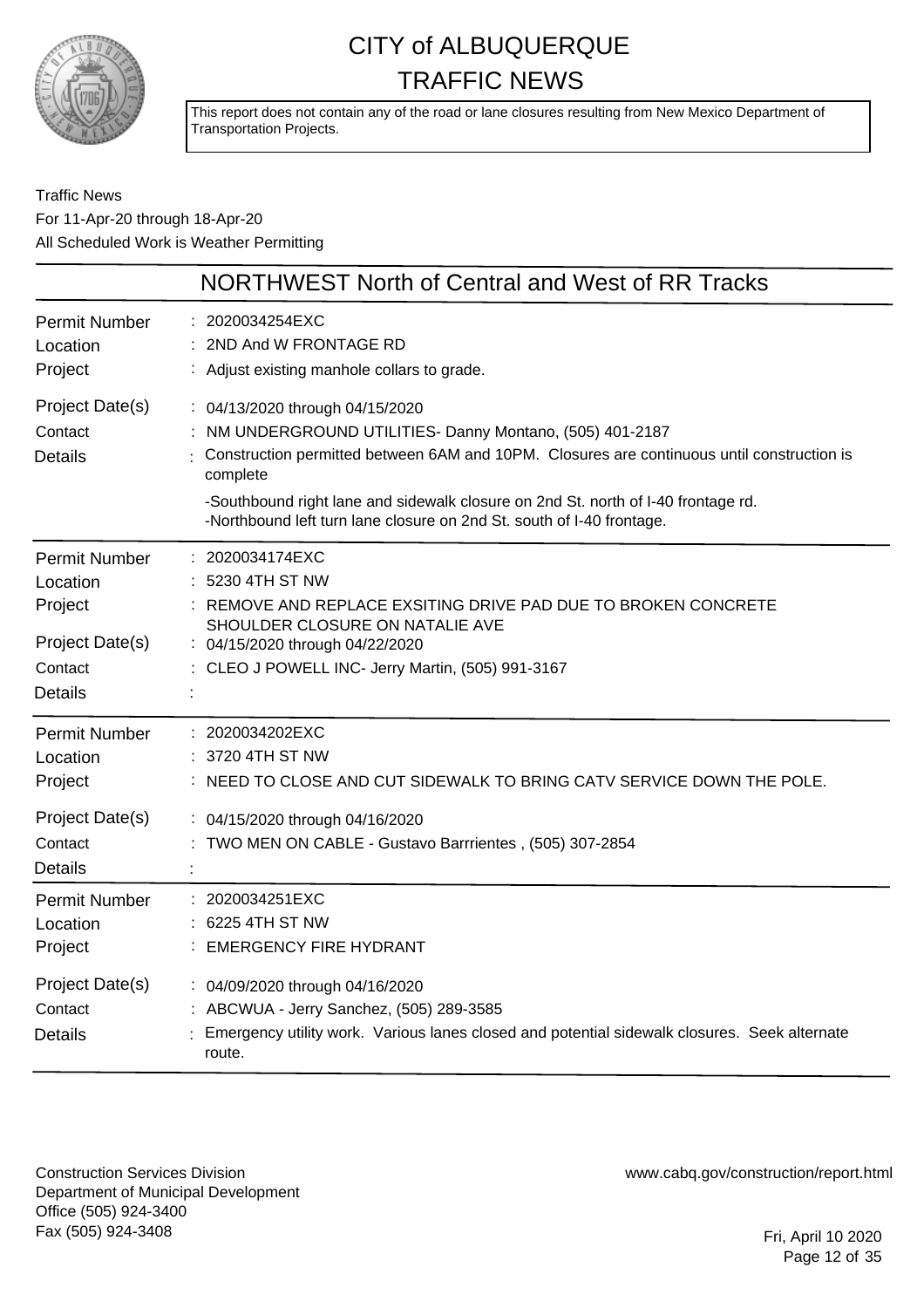

This report does not contain any of the road or lane closures resulting from New Mexico Department of Transportation Projects.

#### Traffic News For 11-Apr-20 through 18-Apr-20 All Scheduled Work is Weather Permitting

|                                              | NORTHWEST North of Central and West of RR Tracks                                                                                                                                                                                                                                                                                                                               |
|----------------------------------------------|--------------------------------------------------------------------------------------------------------------------------------------------------------------------------------------------------------------------------------------------------------------------------------------------------------------------------------------------------------------------------------|
| Permit Number<br>Location<br>Project         | : 2020034140EXC<br>: 373 64TH ST NW<br>: Replace fire hydrant                                                                                                                                                                                                                                                                                                                  |
| Project Date(s)<br>Contact<br><b>Details</b> | : 04/09/2020 through 04/29/2020<br>: ABCWUA - Carlos A. Sena, (505) 289-3545                                                                                                                                                                                                                                                                                                   |
| Permit Number<br>Location<br>Project         | : 2020033969SE<br>: BALLOON MUSEUM From ALAMEDA To SAN DIEGO                                                                                                                                                                                                                                                                                                                   |
| Project Date(s)<br>Contact<br><b>Details</b> | : 03/16/2020 through 05/01/2020<br>: City of Albuquerque, (505) 924-3400<br><b>COVID-19 TESTING SITE</b><br>Lane restrictions on Balloon Museum Dr. between Alameda Blvd and San Diego.                                                                                                                                                                                        |
| Permit Number<br>Location<br>Project         | : 2020034242EXC<br><b>BLUEWATER From COORS To BLUEWATER</b><br><b>EMERGENCY FIRE HYDRANT</b>                                                                                                                                                                                                                                                                                   |
| Project Date(s)<br>Contact<br><b>Details</b> | : 04/08/2020 through 04/15/2020<br>: ABCWUA - Carlos A. Sena, (505) 289-3545<br>Emergency utility work. Various lanes closed and potential sidewalk closures. Seek alternate<br>route.<br>Northbound right lane closure on Coors at its intersection with Bluewater.<br>Construction permitted between 6AM and 10PM. Closures are continuous until construction is<br>complete |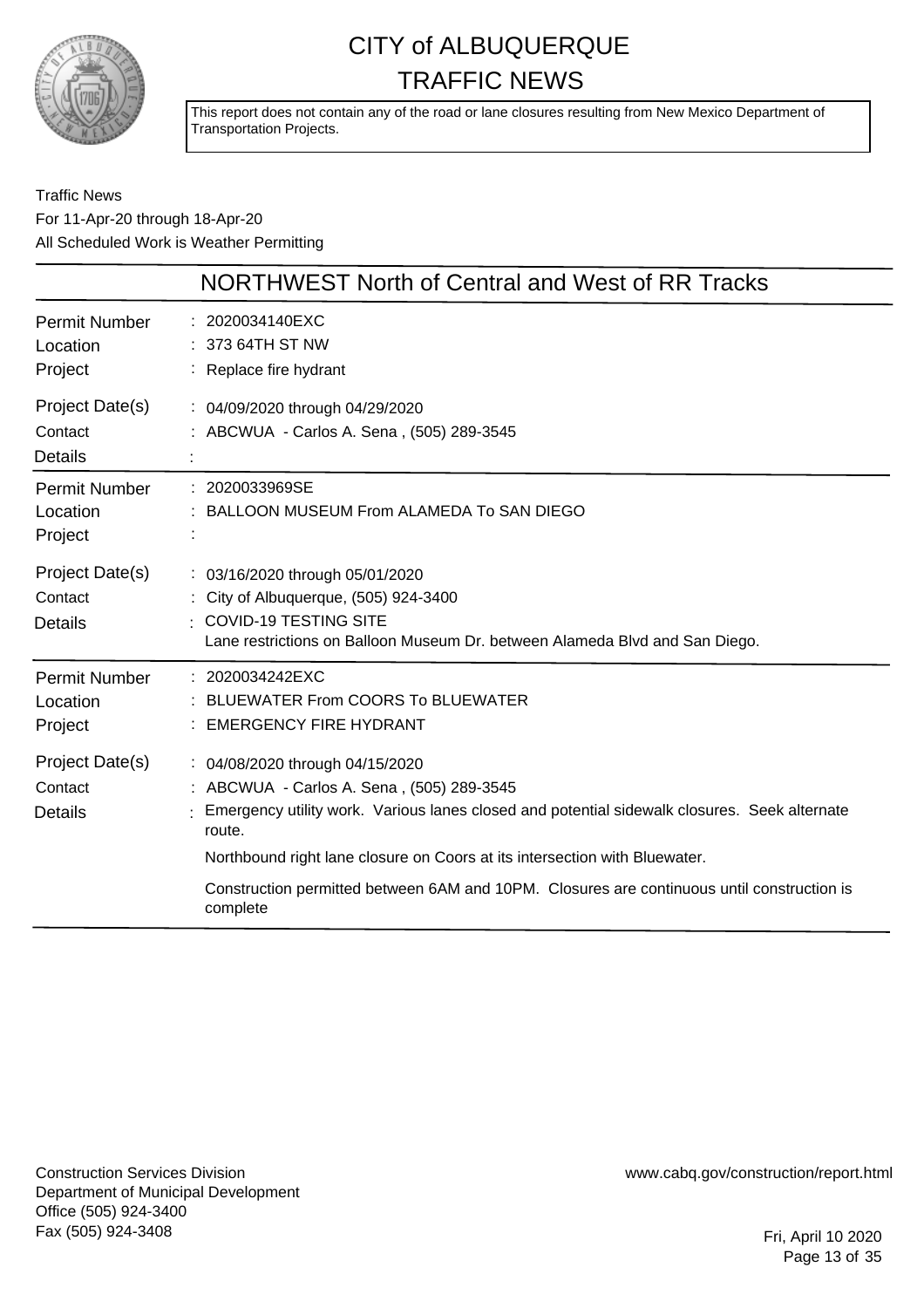

This report does not contain any of the road or lane closures resulting from New Mexico Department of Transportation Projects.

Traffic News For 11-Apr-20 through 18-Apr-20 All Scheduled Work is Weather Permitting

|                                                                                  | NORTHWEST North of Central and West of RR Tracks                                                                                                                                                                                                                                                                                                                                                                            |
|----------------------------------------------------------------------------------|-----------------------------------------------------------------------------------------------------------------------------------------------------------------------------------------------------------------------------------------------------------------------------------------------------------------------------------------------------------------------------------------------------------------------------|
| <b>Permit Number</b><br>Location<br>Project                                      | : 2020034160EXC<br>: 1212 CANDELARIA RD NW<br>: BORE NEW FIBER TO ADDRESS.                                                                                                                                                                                                                                                                                                                                                  |
| Project Date(s)<br>Contact<br><b>Details</b>                                     | : 04/13/2020 through 04/17/2020<br>: KELLY CABLE - James Richardson, (505) 280-4383<br>: Phase 1 (1 day): Total closure on Candelaria west of 12th St. using Truck mounted arrow board<br>mobile operation.<br>Phase 2: Eastbound and Westbound right lane, bike lane and sidewalk closure on Candelaria<br>west of 12th St.<br>Closure per direction will not be simultaneous.<br>LANE CLOSURE FROM 9 A.M. TO 4 P.M. ONLY. |
| <b>Permit Number</b><br>Location<br>Project                                      | : 2020034073EXC<br>: 2123 & 2127 CANDELARIA RD NW<br>: Demolition of existing curb/ curb cut and install new pad.                                                                                                                                                                                                                                                                                                           |
| Project Date(s)<br>Contact<br><b>Details</b>                                     | : 04/10/2020 through 04/13/2020<br>: IMM CONSTRUCTION - Ines Morales, (505) 331-1487<br>: Westbound right lane and sidewalk closure on Candelaria between Manchester and Amber.<br>LANE CLOSURE FROM 9 A.M. TO 4 P.M. ONLY.                                                                                                                                                                                                 |
| <b>Permit Number</b><br>Location<br>Project<br>Project Date(s)<br><b>Details</b> | : 2020034258EXC<br>: 9955 COORS BLVD BYPASS NW<br>: SIDEWALK REPAIR REMOVE AND REPAIR<br><b>K&amp;B CONCRETE</b><br>: 04001802020gtB@ccgbt04/45r2020<br>: Southbound sidewalk closure on Coors Bypass.<br>LANE CLOSURE FROM 9 A.M. TO 4 P.M. ONLY.                                                                                                                                                                          |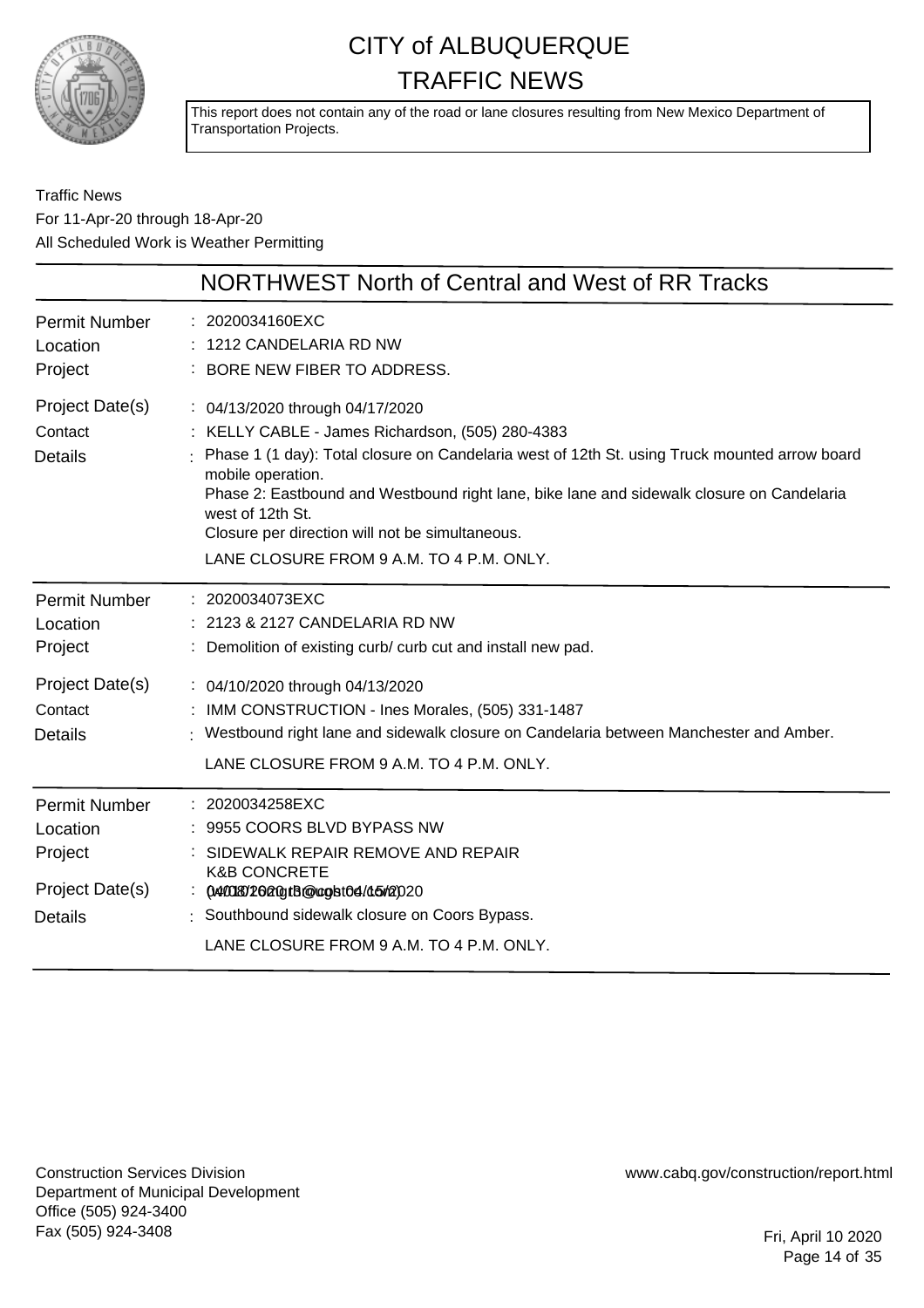

This report does not contain any of the road or lane closures resulting from New Mexico Department of Transportation Projects.

Traffic News For 11-Apr-20 through 18-Apr-20 All Scheduled Work is Weather Permitting

| NORTHWEST North of Central and West of RR Tracks                                                                                                                                                                                                                                                                                                                                                                                                                                                                                                                                                                                                                      |
|-----------------------------------------------------------------------------------------------------------------------------------------------------------------------------------------------------------------------------------------------------------------------------------------------------------------------------------------------------------------------------------------------------------------------------------------------------------------------------------------------------------------------------------------------------------------------------------------------------------------------------------------------------------------------|
| : 2020034147EXC<br>: COPPER From 1ST to 5TH<br>: New Construction. Directional bore. Install HDPE conduit.                                                                                                                                                                                                                                                                                                                                                                                                                                                                                                                                                            |
| : 04/08/2020 through 05/08/2020<br>: ADB - Brad Melton, (314) 724-2067<br>Phase I: Southbound sidewalk closure on 1st St between Copper Ave and Central Ave, and an<br>eastbound sidewalk and parking lane closure on Copper Ave between 2nd and 1st St.<br>Phase II: Southbound sidewalk closure on 2nd St. between Tijeras Ave and Copper Ave, and a<br>total closure of Copper Ave between 2nd St. and 4th St, one block at a time.<br>Phase III: Total northbound closure of 4th St. between Central Ave and Copper Ave, and total<br>closure of the alley encompassed by 4th, Central, 5th, and Copper.<br>CONSTRUCTION PERMITTED BETWEEN 7 A.M. AND 7 P.M. ONLY |
| : 2020034224EXC<br>: 2419 FLORAL RD NW<br>: ROAD CLOSURE TO INSTALL NEW GAS SERVICE                                                                                                                                                                                                                                                                                                                                                                                                                                                                                                                                                                                   |
| : 04/15/2020 through 04/24/2020<br>: NM GAS - Steve Baca, (505) 401-7540                                                                                                                                                                                                                                                                                                                                                                                                                                                                                                                                                                                              |
| : 2020034024EXC<br>FORTUNA From GALLATIN To FORTUNA<br>: 10" FIRE LINE TIE-IN - see attached TCP.                                                                                                                                                                                                                                                                                                                                                                                                                                                                                                                                                                     |
| : 04/07/2020 through 04/14/2020<br>: FRANKLIN'S EARTHMOVING - Hector Perez, (505) 991-2200<br>: Total street closure on Fortuna between Galatin and Mesa Del Rio.<br>Construction permitted between 6AM and 10PM. Closures are continuous until construction is<br>complete<br>Follow detour                                                                                                                                                                                                                                                                                                                                                                          |
|                                                                                                                                                                                                                                                                                                                                                                                                                                                                                                                                                                                                                                                                       |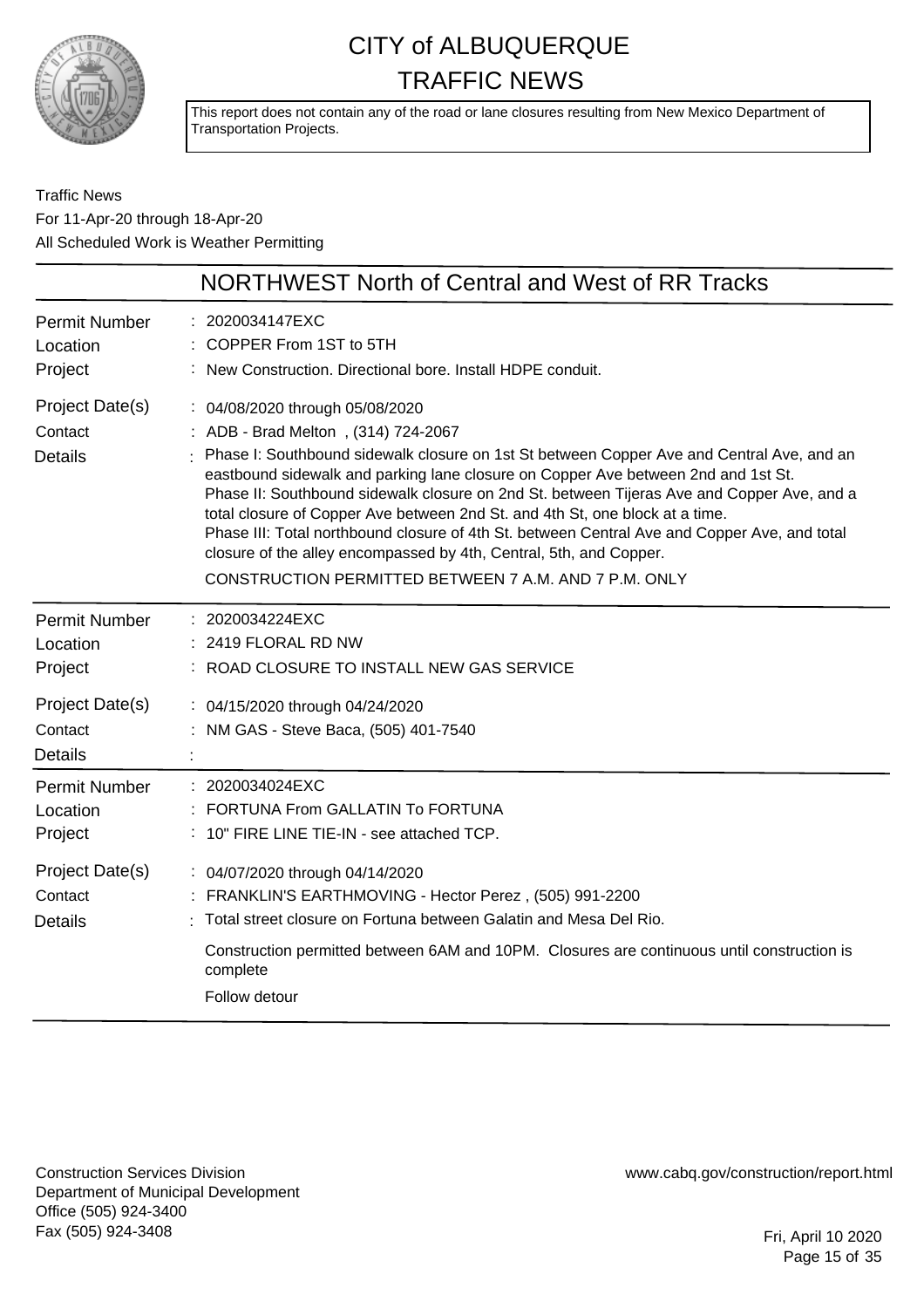

This report does not contain any of the road or lane closures resulting from New Mexico Department of Transportation Projects.

#### Traffic News For 11-Apr-20 through 18-Apr-20 All Scheduled Work is Weather Permitting

|                                              | NORTHWEST North of Central and West of RR Tracks                                                                                                                                                                                                                                            |
|----------------------------------------------|---------------------------------------------------------------------------------------------------------------------------------------------------------------------------------------------------------------------------------------------------------------------------------------------|
| <b>Permit Number</b><br>Location<br>Project  | : 2020034061EXC<br><b>GOLF COURSE From IRVING To GOLF COURSE</b><br>: Replace broken valve in intersection.                                                                                                                                                                                 |
| Project Date(s)<br>Contact<br><b>Details</b> | : 04/02/2020 through 04/22/2020<br>: ABCWUA - Carlos A. Sena, (505) 289-3545<br>Northbound right lane and sidewalk closure on Golf Course south of Irving.<br>LANE CLOSURE FROM 9 A.M. TO 4 P.M. ONLY.                                                                                      |
| <b>Permit Number</b><br>Location<br>Project  | : 2020034188EXC<br>JEFFERSON From OSUNA To JEFFERSON<br>: FIBER SPLICING                                                                                                                                                                                                                    |
| Project Date(s)<br>Contact<br><b>Details</b> | : 04/15/2020 through 04/17/2020<br>: ADB - Edwin Abeyta, (636) 303-7519<br>Northbound right lane and sidewalk closure and westbound right turn lane and sidewalk closure<br>at the northeast corner of Jefferson St. and Osuna Rd.<br>CONSTRUCTION PERMITTED BETWEEN 7 A.M. AND 7 P.M. ONLY |
| <b>Permit Number</b><br>Location<br>Project  | : 2020033960EXC<br>MONTANO From TAYLOR RANCH To MONTANO<br>: GRADING SIDEWALK REMOVAL AND REPLACEMENT OF SIDEWALK TREE REMOVAL.                                                                                                                                                             |
| Project Date(s)<br>Contact<br><b>Details</b> | : 03/19/2020 through 04/22/2020<br>HO CONSTRUCTION - Lissette Serrano, (505) 873-0554<br>Eastbound right lane and sidewalk closure on Montano between Taylor Ranch and Montano<br>Plaza.<br>LANE CLOSURE FROM 9 A.M. TO 4 P.M. ONLY.<br>Sidewalk closure only, continuously until complete  |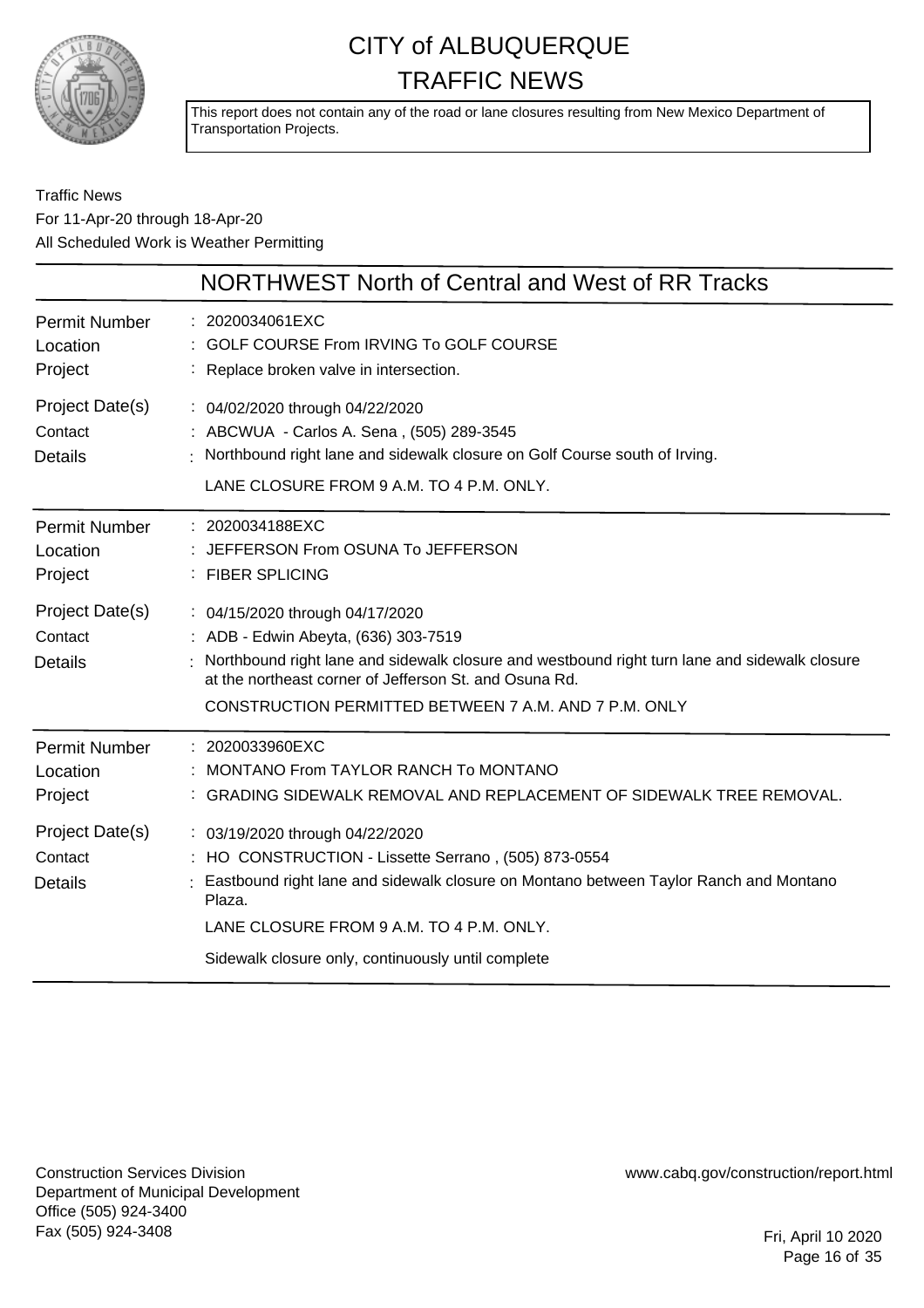

This report does not contain any of the road or lane closures resulting from New Mexico Department of Transportation Projects.

#### Traffic News For 11-Apr-20 through 18-Apr-20 All Scheduled Work is Weather Permitting

|                                              | NORTHWEST North of Central and West of RR Tracks                                                                                                                                                                                                                                                                                                                                                                                                                                                                                                                                                                                            |
|----------------------------------------------|---------------------------------------------------------------------------------------------------------------------------------------------------------------------------------------------------------------------------------------------------------------------------------------------------------------------------------------------------------------------------------------------------------------------------------------------------------------------------------------------------------------------------------------------------------------------------------------------------------------------------------------------|
| <b>Permit Number</b><br>Location<br>Project  | : 2020034194EXC<br>PARADISE From GOLF COURSE To EAGLE RANCH<br>: AC Mill & Inlay Close Left Lane E&W Bound                                                                                                                                                                                                                                                                                                                                                                                                                                                                                                                                  |
| Project Date(s)<br>Contact<br><b>Details</b> | : 04/13/2020 through 05/01/2020<br>: FRANKLIN'S EARTHMOVING - Hector Perez, (505) 991-2200<br>Phase 1: Eastbound and Westbound left lanes and Center Two Way Left Turn lane closure on<br>Paradise between Golf Course and Eagle Ranch.<br>Phase 2: Eastbound and Westbound right lanes and bike lanes closure on Paradise between<br>Golf Course and Eagle Ranch.<br>Maximum closure length permissible is from block to block.<br>Construction permitted between 6AM and 10PM. Closures are continuous until construction is<br>complete                                                                                                  |
| <b>Permit Number</b><br>Location<br>Project  | : 2020033066EXC<br>: ROCKCLIFF (CULDESAC) at MCMAHON NW<br>: Installation of new 18" well collector line, asphalt roadway.                                                                                                                                                                                                                                                                                                                                                                                                                                                                                                                  |
| Project Date(s)<br>Contact<br><b>Details</b> | : 02/04/2020 through 04/30/2020<br>: NM UNDERGROUND UTILITIES- Danny Montano, (505) 401-2187<br>: Phase 1: Total street closure on Rockcliff south of McMahon. Closure permitted will be from<br>block to block.<br>Phase 2: Total street closure on Maravillas between McMahon and Black Arroyo. Closure will<br>be in two steps as follows:<br>Step 1: Total closure from McMahon to Carmona.<br>Step 2: Total closure form Carmona to Black Arroyo.<br>Phase 3: Total closure on Black Arroyo between Caracol and Fiesta Park.<br>Construction permitted between 6AM and 10PM. Closures are continuous until construction is<br>complete |
| Permit Number<br>Location<br>Project         | : 2020034052EXC<br>: UNSER From LOS VOLCANES To UNSER<br>: 12" Water Line Tie-in - Bike Path Closure Barricade Request.                                                                                                                                                                                                                                                                                                                                                                                                                                                                                                                     |
| Project Date(s)<br>Contact<br><b>Details</b> | : 04/06/2020 through 04/17/2020<br>: FRANKLINS - Tania Saucedo, (505) 884-6947                                                                                                                                                                                                                                                                                                                                                                                                                                                                                                                                                              |

Construction Services Division Department of Municipal Development Office (505) 924-3400 Fax (505) 924-3408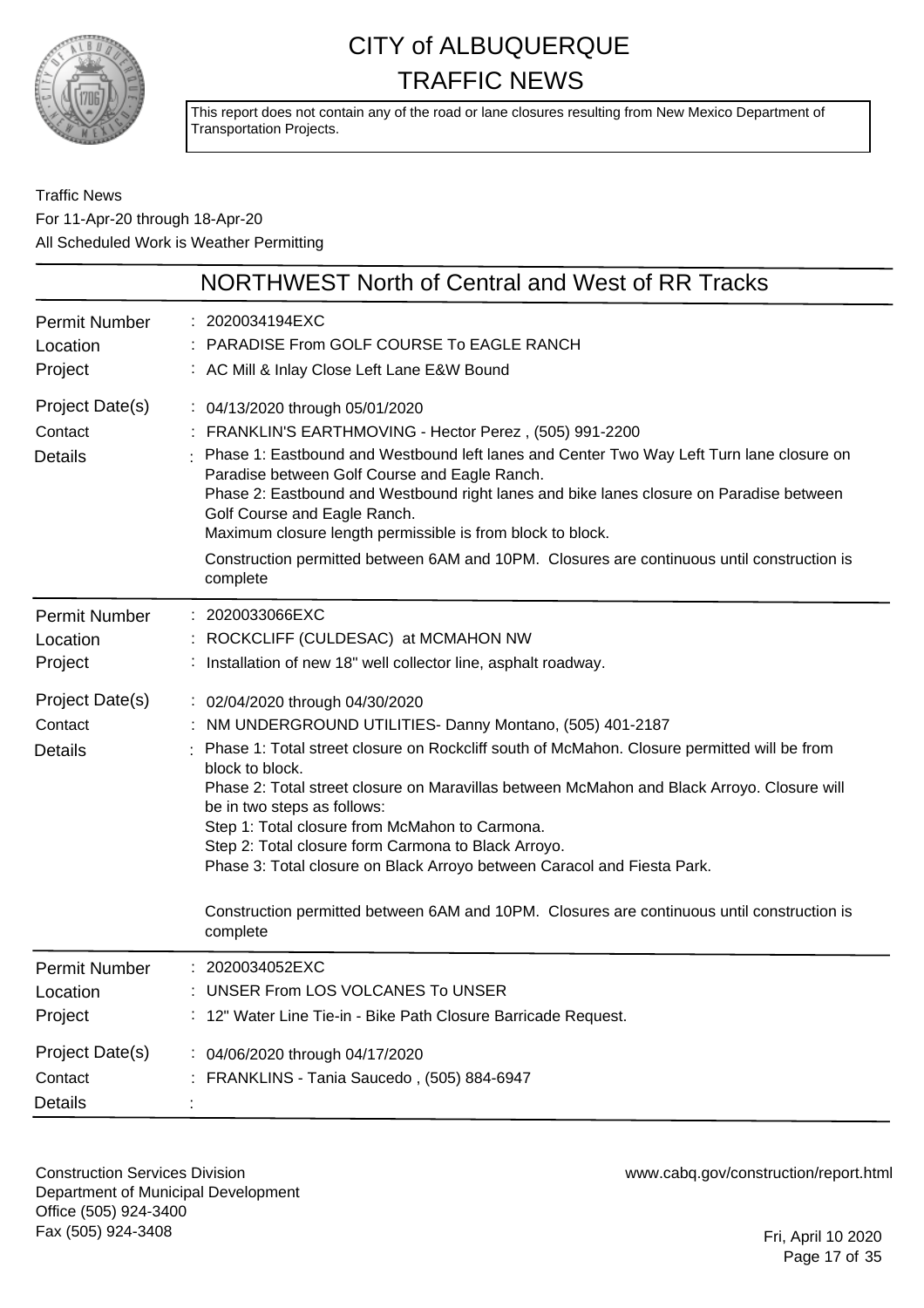

This report does not contain any of the road or lane closures resulting from New Mexico Department of Transportation Projects.

Traffic News For 11-Apr-20 through 18-Apr-20 All Scheduled Work is Weather Permitting

|                                             | NORTHWEST North of Central and West of RR Tracks                                                                                                                                                                                                            |
|---------------------------------------------|-------------------------------------------------------------------------------------------------------------------------------------------------------------------------------------------------------------------------------------------------------------|
| <b>Permit Number</b><br>Location<br>Project | : 2020033968SE<br>: WESTERN From ATRISCO To COORS                                                                                                                                                                                                           |
| Project Date(s)<br>Contact<br>Details       | $\therefore$ 03/16/2020 through 05/01/2020<br>: City of Albuquerque, (505) 924-3400<br>$\pm$ COVID-19 TESTING SITE<br>Lane restrictions on Atrisco between St. Josephs and Western Trail, and Western Trail between<br>Atrisco and Coors.<br>EXPECT DELAYS. |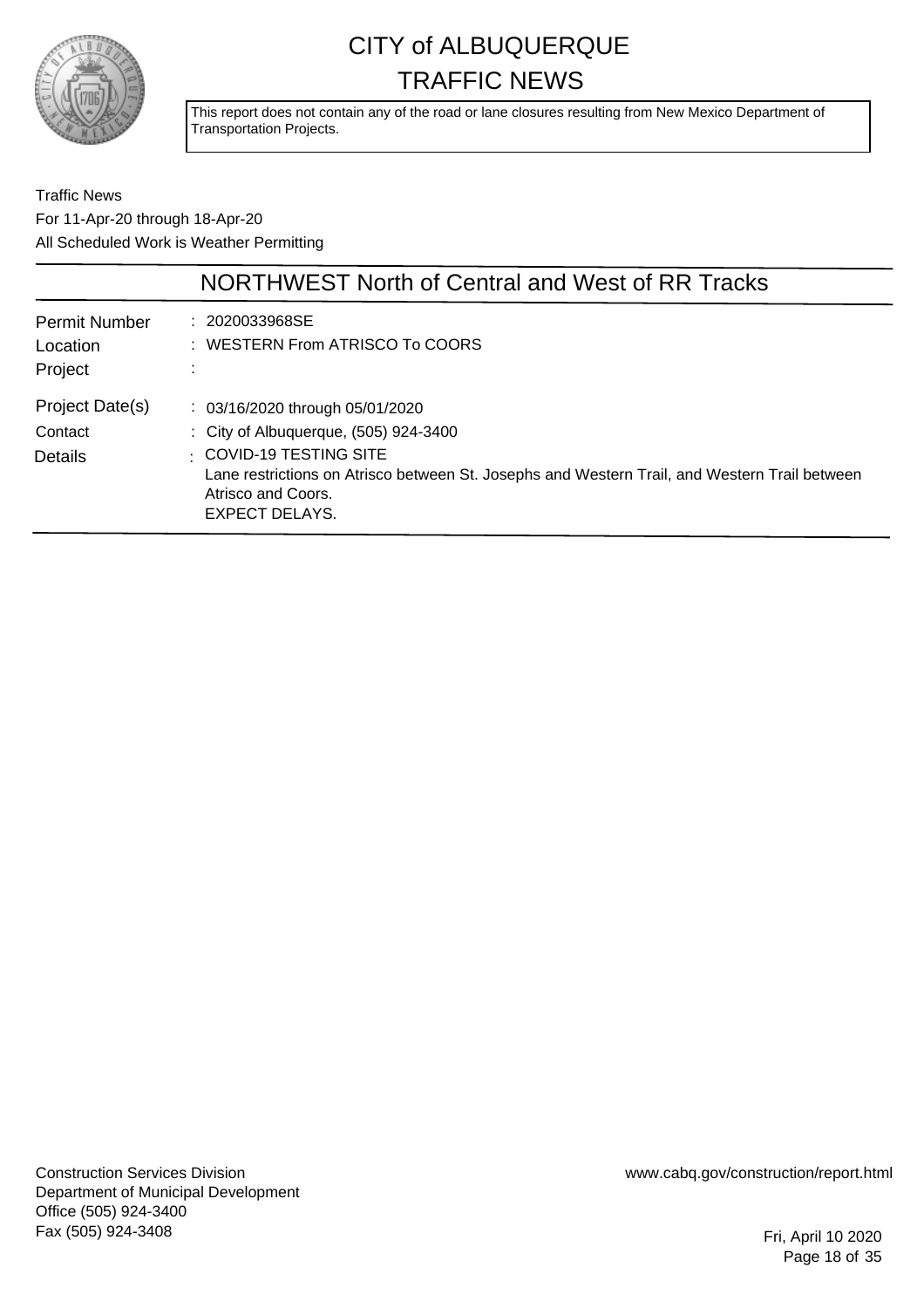

This report does not contain any of the road or lane closures resulting from New Mexico Department of Transportation Projects.

#### Traffic News For 11-Apr-20 through 18-Apr-20 All Scheduled Work is Weather Permitting

|                                              | SOUTHEAST South of Central and East of RR Tracks                                                                                                                                                                                                                                                                                                                                                                                                                                                                                                                                   |
|----------------------------------------------|------------------------------------------------------------------------------------------------------------------------------------------------------------------------------------------------------------------------------------------------------------------------------------------------------------------------------------------------------------------------------------------------------------------------------------------------------------------------------------------------------------------------------------------------------------------------------------|
| <b>Permit Number</b><br>Location<br>Project  | : 2019032198EXC<br>$:$ WOODWARD from 2ND to BROADWAY<br>: Gas Main Line Upgrade and Service Installations.                                                                                                                                                                                                                                                                                                                                                                                                                                                                         |
| Project Date(s)<br>Contact<br><b>Details</b> | : 01/06/2020 through 04/16/2020<br>: DUB-L-EE - Joseph Montoya, (505) 918-0041<br>Eastbound shoulder closure on Woodward between 2nd St. and Broadway.<br>CONSTRUCTION PERMITTED BETWEEN 7 A.M. AND 7 P.M. ONLY<br>Northbound shoulder closure on Broadway between Woodward and Wesmeco.<br>1/6 thru 1/9: Total closure of Woodward between 2nd St. and the RR Tracks.<br>Northbound and Southbound shoulder closure on Broadway at its intersection with Woodward.<br>Closure per direction will not be simultaneous.<br>Eastbound shoulder closure on Woodward west of Broadway. |
| Permit Number<br>Location<br>Project         | : 2020034172EXC<br>: AVENIDA CESAR CHAVEZ From UNIVERSITY To AVENIDA CESAR CHAVEZ<br>: New Construction. Directional bore. Install HDPE conduit.                                                                                                                                                                                                                                                                                                                                                                                                                                   |
| Project Date(s)<br>Contact<br>Details        | : 04/13/2020 through 04/20/2020<br>: ADB - Brad Melton, (314) 724-2067<br>CONSTRUCTION PERMITTED BETWEEN 7 A.M. AND 7 P.M. ONLY<br>Westbound right lane and sidewalk closure on Avenida Cesar Chavez at University (NE<br>Corner), and northbound and southbound outside lane and sidewalk closures on University<br>north of Avenida Cesar Chavez.                                                                                                                                                                                                                                |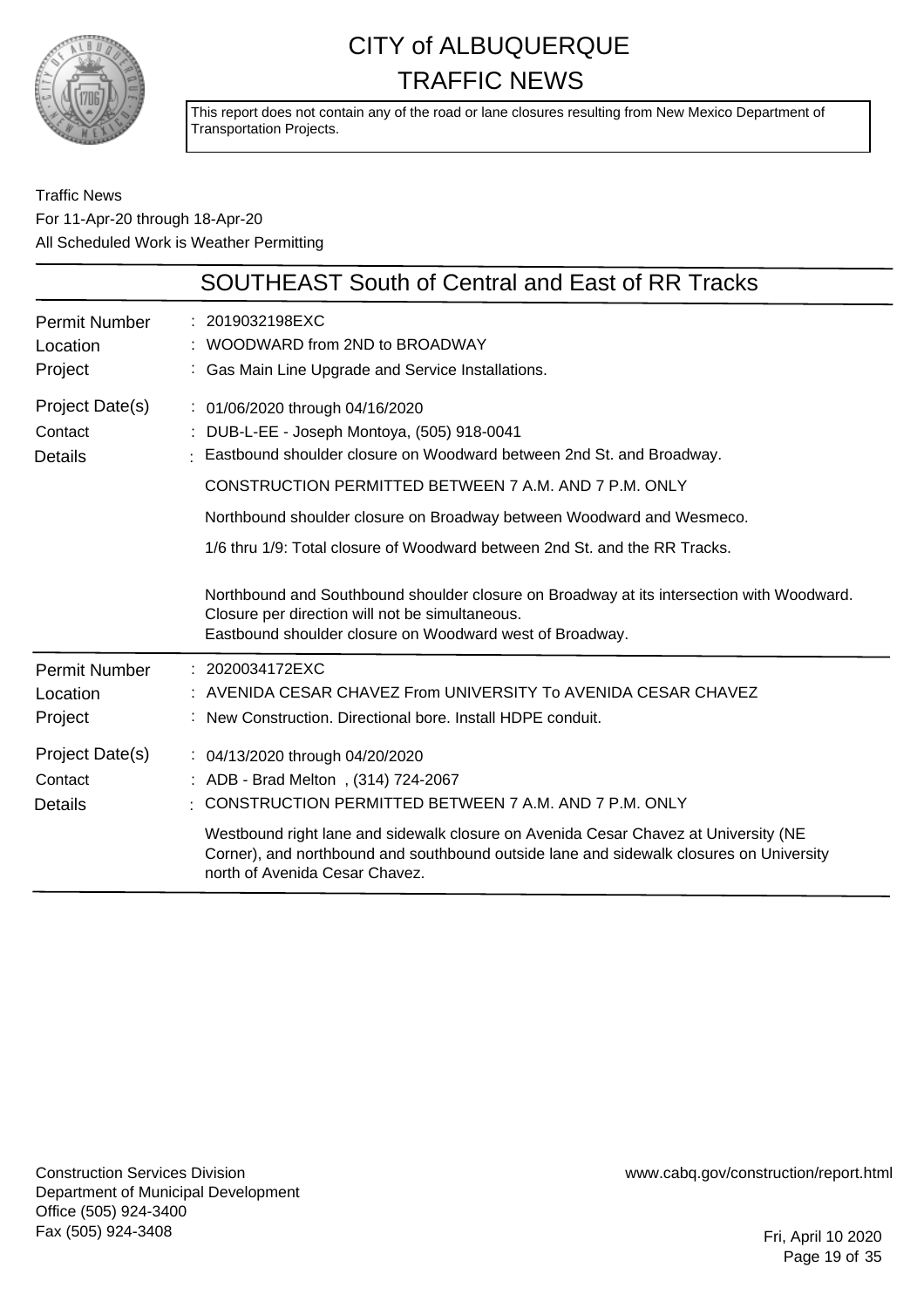

This report does not contain any of the road or lane closures resulting from New Mexico Department of Transportation Projects.

#### Traffic News For 11-Apr-20 through 18-Apr-20 All Scheduled Work is Weather Permitting

|                                                                                             | <b>SOUTHEAST South of Central and East of RR Tracks</b>                                                                                                                                                                                                                                                                                                                                                                                                                                                                                                                                                                                                                                                                                              |
|---------------------------------------------------------------------------------------------|------------------------------------------------------------------------------------------------------------------------------------------------------------------------------------------------------------------------------------------------------------------------------------------------------------------------------------------------------------------------------------------------------------------------------------------------------------------------------------------------------------------------------------------------------------------------------------------------------------------------------------------------------------------------------------------------------------------------------------------------------|
| <b>Permit Number</b><br>Location<br>Project                                                 | : 2020034053EXC<br><b>BASEHART From UNIVERSITY To BASEHART</b><br>: New Construction. Directional bore. Install HDPE conduit & Overhead Placement.                                                                                                                                                                                                                                                                                                                                                                                                                                                                                                                                                                                                   |
| Project Date(s)<br>Contact<br><b>Details</b>                                                | : 04/06/2020 through 04/27/2020<br>: ADB - Brad Melton, (314) 724-2067<br>Phase I: Intermittent traffic control at the intersection of University Blvd and Basehart. North<br>and Southbound sidewalk closures during overhead operation.<br>9AM to 4PM<br>Phase II: Mobile westbound lane and sidewalk closure with a shadow truck on Basehart west of<br>University Blvd.<br>7AM to 7PM                                                                                                                                                                                                                                                                                                                                                            |
| <b>Permit Number</b><br>Location<br>Project                                                 | : 2020034125EXC<br>3410 CENTRAL AVE SE<br>: REPLACE WALL SIGN FOR SLICE PARLOR.                                                                                                                                                                                                                                                                                                                                                                                                                                                                                                                                                                                                                                                                      |
| Project Date(s)<br>Contact<br><b>Details</b>                                                | : 04/13/2020 through 04/13/2020<br>: ZEON SIGNS- Anita Endian, (505) 321-2175<br>Eastbound parking lane closure on Central between Tulane and Carlisle.<br>LANE CLOSURE FROM 9 A.M. TO 4 P.M. ONLY.                                                                                                                                                                                                                                                                                                                                                                                                                                                                                                                                                  |
| <b>Permit Number</b><br>Location<br>Project<br>Project Date(s)<br>Contact<br><b>Details</b> | : 2020033625EXC<br>: CENTRAL From MONTCLAIRE To COPPER<br>DEMOLATITION OF SIDEWALKS CUR AND GUTTER ASPHALT LIGHT FOUNDATIONS<br>AND BRICK MEDIAN.<br>: 03/10/2020 through 05/29/2020<br>: GUZMAN- David Hibler, (505) 452-0663<br>Phase 1: Eastbound right lane closure on Copper between Montclaire and Sierra. Two way<br>traffic maintained.<br>Phase 2: Total closure on Montclaire between Central and Copper.<br>Phase 3: Total closure on Sierra between Central and Copper.<br>Phase 4: Westbound parking lane closure on Central between Sierra and Montclaire.<br>Simultaneous closure per phase not permitted.<br>Follow detour<br>Construction permitted between 6AM and 10PM. Closures are continuous until construction is<br>complete |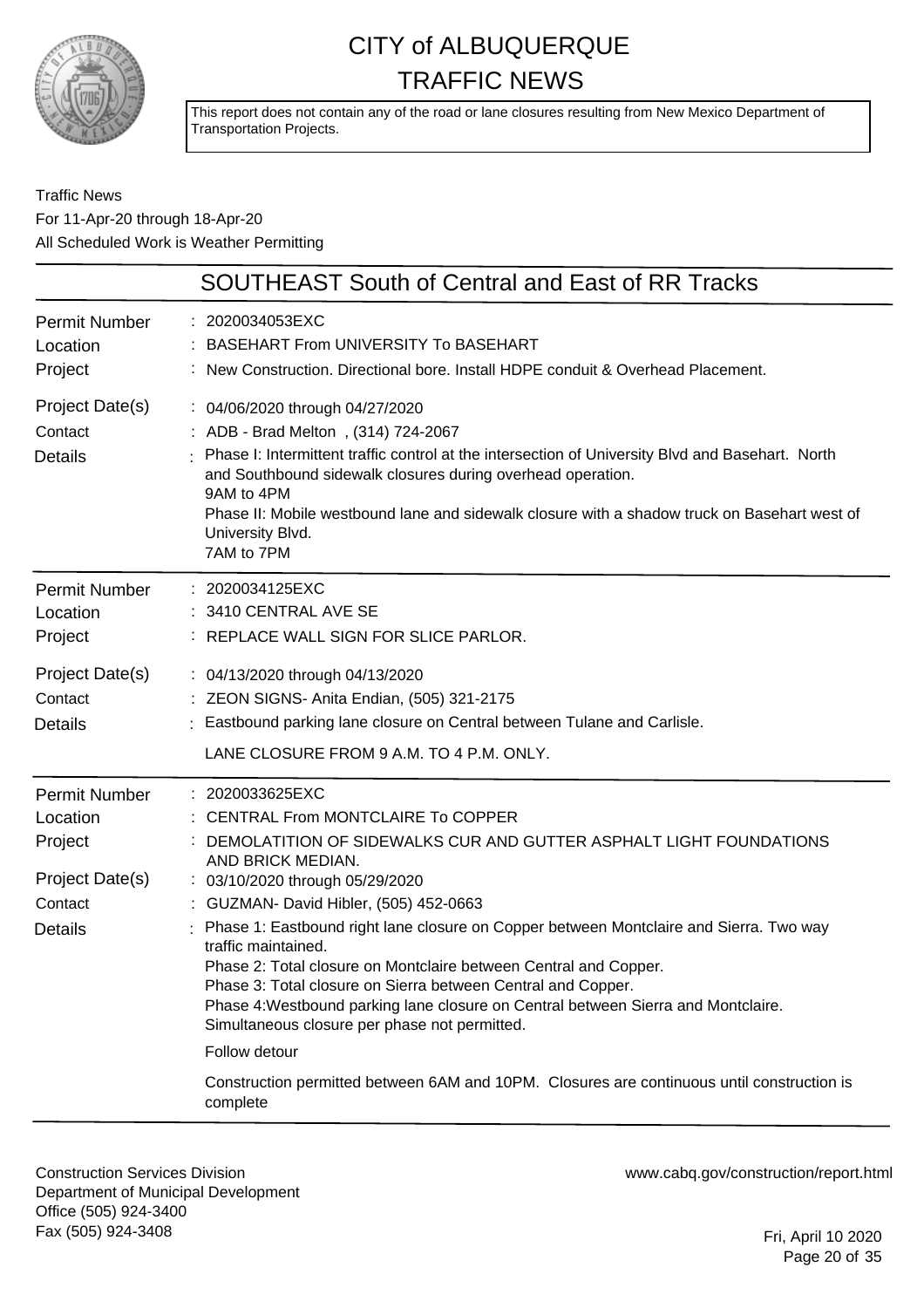

This report does not contain any of the road or lane closures resulting from New Mexico Department of Transportation Projects.

Traffic News For 11-Apr-20 through 18-Apr-20 All Scheduled Work is Weather Permitting

|                                              | <b>SOUTHEAST South of Central and East of RR Tracks</b>                                                                                                                                                                                                                                                                                                                                                                                                                                                                                                                                                                                                                                                                                                                                                                                                                                                                                                                                                                                                                                                                                                                                                                                                                                                                                                              |
|----------------------------------------------|----------------------------------------------------------------------------------------------------------------------------------------------------------------------------------------------------------------------------------------------------------------------------------------------------------------------------------------------------------------------------------------------------------------------------------------------------------------------------------------------------------------------------------------------------------------------------------------------------------------------------------------------------------------------------------------------------------------------------------------------------------------------------------------------------------------------------------------------------------------------------------------------------------------------------------------------------------------------------------------------------------------------------------------------------------------------------------------------------------------------------------------------------------------------------------------------------------------------------------------------------------------------------------------------------------------------------------------------------------------------|
| Permit Number<br>Location<br>Project         | : 2020034066EXC<br>: CENTRAL From EUBANK To JUAN TABO<br>: PAVEMENT RESURFACING AND CURBLINE MILING.                                                                                                                                                                                                                                                                                                                                                                                                                                                                                                                                                                                                                                                                                                                                                                                                                                                                                                                                                                                                                                                                                                                                                                                                                                                                 |
| Project Date(s)<br>Contact<br><b>Details</b> | : 04/09/2020 through 05/15/2020<br>: CUTLER REPAVING - Douglas Cutler, (505) 350-3983<br>: Phase 1: Westbound right lane and center lane closure on Central between Eubank and past<br>Juan Tabo. Traffic will be maintained in the left lane.<br>Intersection Closure 6:00PM-12:00AM: North of Central total closure on Juan Tabo.<br>-South of Central all through lanes will be closed on Juan Tabo.<br>Phase 2: Westbound Center lane and left lane closure between Eubank and Juan Tabo. Traffic<br>will be maintained in the right lane.<br>Phase 3: Eastbound right lane and center lane closure on Central between Eubank and past<br>Juan Tabo. Traffic will be maintained in the left lane.<br>Intersection Closure 6:00PM-12:00AM: South of Central total closure on Juan Tabo.<br>-North of Central all through lanes will be closed on Juan Tabo.<br>Phase 4: Eastbound Center lane and left lane closures between Eubank and Juan Tabo. Traffic<br>will be in right lane.<br>Phase 5 6:00PM-12:00AM: Eastbound and Westbound center lanes and left lanes closed on<br>Central at its intersection with Juan Tabo. All through and left turn lanes will be closed on Juan<br>Tabo north and south of Central.<br>Maximum length of the project will be between from one signalized intersection to another.<br>LANE CLOSURE FROM 7 A.M. to 10 P.M. ONLY |
| Permit Number<br>Location<br>Project         | : 2020034137EXC<br>: CENTRAL From MOON To COCHITI<br>: Bore for Comcast Fiber                                                                                                                                                                                                                                                                                                                                                                                                                                                                                                                                                                                                                                                                                                                                                                                                                                                                                                                                                                                                                                                                                                                                                                                                                                                                                        |
| Project Date(s)<br>Contact<br><b>Details</b> | : 04/14/2020 through 04/16/2020<br>: M3 COMMUNICATIONS LLC - Roberto Magana, (505) 977-2205                                                                                                                                                                                                                                                                                                                                                                                                                                                                                                                                                                                                                                                                                                                                                                                                                                                                                                                                                                                                                                                                                                                                                                                                                                                                          |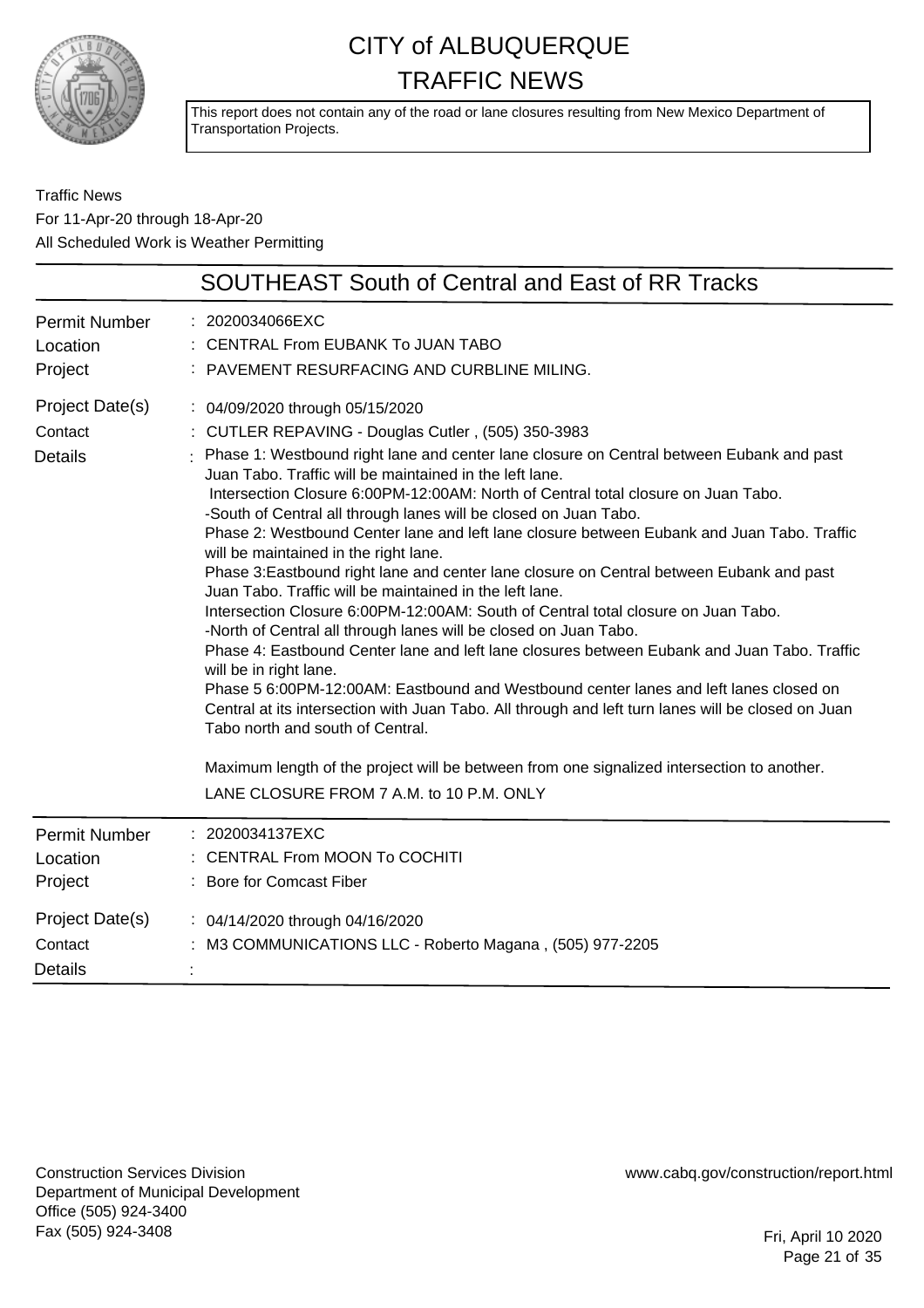

This report does not contain any of the road or lane closures resulting from New Mexico Department of Transportation Projects.

#### Traffic News For 11-Apr-20 through 18-Apr-20 All Scheduled Work is Weather Permitting

|                                                                                             | <b>SOUTHEAST South of Central and East of RR Tracks</b>                                                                                                                                                                                                                                                                                                                                                                                                                                                                                                       |
|---------------------------------------------------------------------------------------------|---------------------------------------------------------------------------------------------------------------------------------------------------------------------------------------------------------------------------------------------------------------------------------------------------------------------------------------------------------------------------------------------------------------------------------------------------------------------------------------------------------------------------------------------------------------|
| <b>Permit Number</b><br>Location<br>Project<br>Project Date(s)<br>Contact<br><b>Details</b> | : 2020032968EXC<br><b>EUBANK From SOUTHERN To EUBANK</b><br>: REALINGIN INTERSECTION OF 20TH ST AND G AVE ON KAFB PROPERTY TRAFFIC<br>LAYOUT NEEDS TO BE MODIFIED TO OUTSIDE THE EUBANK GATE TO ACCOMMODATE<br>: 0008000200EUTEFRG3ugh 08/31/2020<br>: AUI - Erick Garcia, (505) 975-6646<br>: Southbound left lane and left turn lane closures on Eubank between Gibson and Research.<br>Traffic will be maintained in the center and right lanes.<br>Construction permitted between 6AM and 10PM. Closures are continuous until construction is<br>complete |
| <b>Permit Number</b><br>Location<br>Project                                                 | : 2020034016EXC<br>: EUBANK From CHICO To SOUTHERN<br>: FIBER PLACEMENT - UG CONDUIT CONNECTION                                                                                                                                                                                                                                                                                                                                                                                                                                                               |
| Project Date(s)<br>Contact<br><b>Details</b>                                                | : 04/06/2020 through 05/01/2020<br>: ADB - Brad Melton, (314) 724-2067<br>Northbound right lane and sidewalk closure on Eubank Blvd between Chico Rd and Southern<br>Blvd, in 1600 ft. intervals.<br>Shadow truck operation with various lane closure at Central and Eubank intersection for utility<br>locating.                                                                                                                                                                                                                                             |
|                                                                                             | CONSTRUCTION PERMITTED BETWEEN 7 A.M. AND 7 P.M. ONLY<br>: 2020034101SU                                                                                                                                                                                                                                                                                                                                                                                                                                                                                       |
| <b>Permit Number</b><br>Location<br>Project                                                 | : EUBANK From INNOVATION To CENTRAL<br>Sandia Labs Eubank Gate Closure                                                                                                                                                                                                                                                                                                                                                                                                                                                                                        |
| Project Date(s)<br>Contact<br><b>Details</b>                                                | : 04/06/2020 through 06/01/2020<br>: AUI - Erick Garcia, (505) 975-6646<br>PARTIAL CLOSURE OF THE SANDIA LABS EUBANK GATE.<br>Eubank gate will allow full access (egress/ingress) during morning rush (5:30AM to 10:30AM),<br>egress ONLY from 11AM to 6PM, and a no access from 6PM to 5:30AM.                                                                                                                                                                                                                                                               |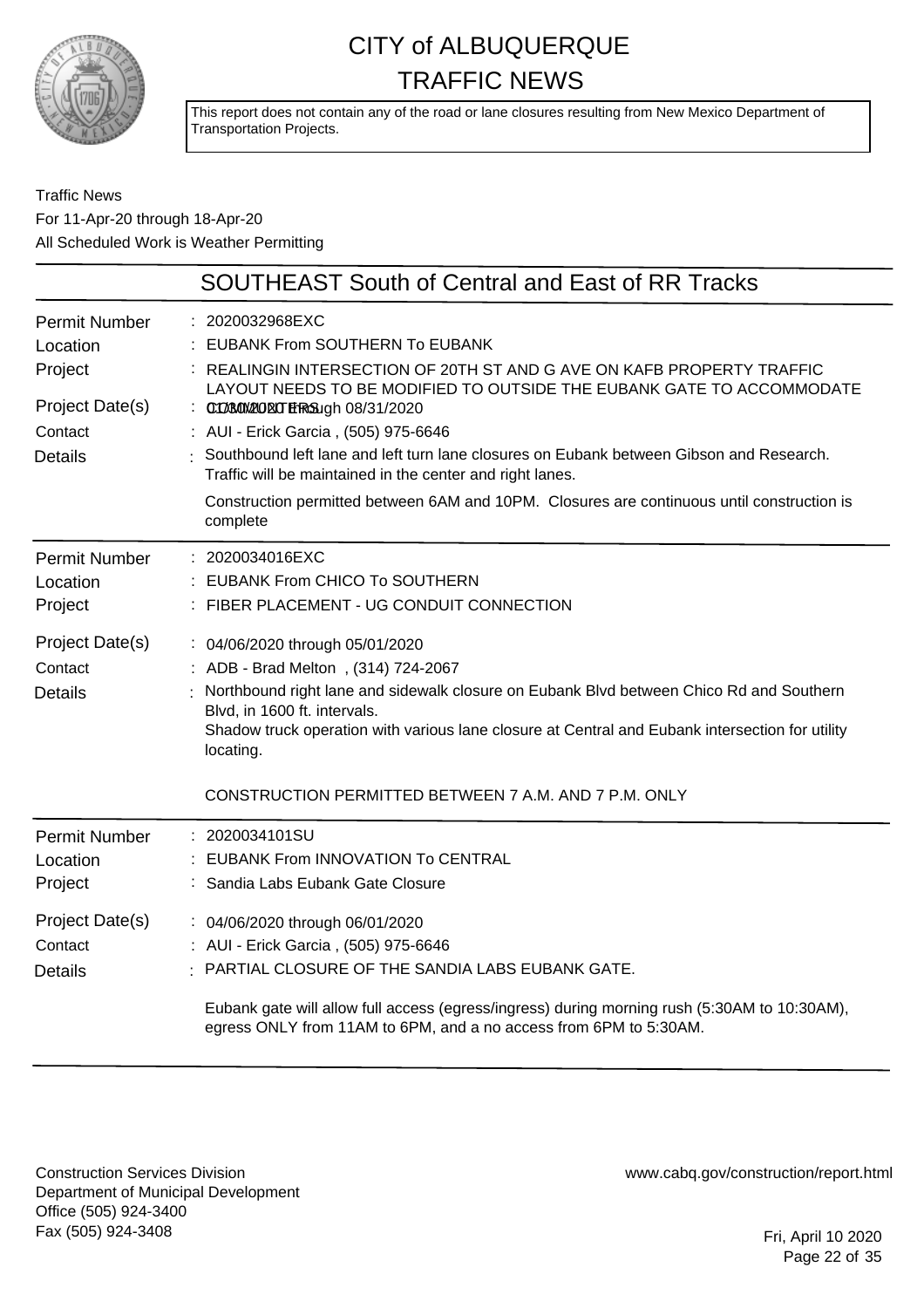

This report does not contain any of the road or lane closures resulting from New Mexico Department of Transportation Projects.

#### Traffic News For 11-Apr-20 through 18-Apr-20 All Scheduled Work is Weather Permitting

|                                              | <b>SOUTHEAST South of Central and East of RR Tracks</b>                                                                                                                                                                                                                                                                 |
|----------------------------------------------|-------------------------------------------------------------------------------------------------------------------------------------------------------------------------------------------------------------------------------------------------------------------------------------------------------------------------|
| <b>Permit Number</b><br>Location<br>Project  | : 2020033805SU<br>GIBSON From RIDGECREST To SAN MATEO<br>: COVID-19 Testing Site Road Closure                                                                                                                                                                                                                           |
| Project Date(s)<br>Contact<br><b>Details</b> | : 03/18/2020 through 05/31/2020<br>: VA Hospital - Byron Secatero, (505) 205-0612<br>Southbound thru lane closure on San Mateo at Gibson, westbound left turn lane closure on<br>Gibson at San Mateo, and a total southbound closure of Ridgecrest south of Gibson.<br>24-7 Closure                                     |
| <b>Permit Number</b><br>Location<br>Project  | : 2020034169EXC<br>: INDIAN SCHOOL at UNIVERSITY<br>: New Construction, Directional bore, Install HDPE conduit and Fiber                                                                                                                                                                                                |
| Project Date(s)<br>Contact<br><b>Details</b> | : 04/13/2020 through 05/05/2020<br>: ADB - Brad Melton, (314) 724-2067<br>: Westbound right lane and sidewalk closure on Indian School Rd. at University Blvd. Mobile<br>shadow truck operation with various lane closures on University for utility locating.<br>CONSTRUCTION PERMITTED BETWEEN 7 A.M. AND 7 P.M. ONLY |
| <b>Permit Number</b><br>Location<br>Project  | : 2020033647EXC<br>: KATHRYN From GEORGIA To INDIANA<br>: GROUNDWATER SAMPLING ACTIVIES                                                                                                                                                                                                                                 |
| Project Date(s)<br>Contact<br><b>Details</b> | : 03/16/2020 through 05/08/2020<br>: EA ENGINEERING - David Werth, (505) 224-9013<br>: Total closure of Kathryn Ave between Georgia St. and Indiana St.<br>LANE CLOSURE FROM 9 A.M. TO 4 P.M. ONLY.<br>Follow detour                                                                                                    |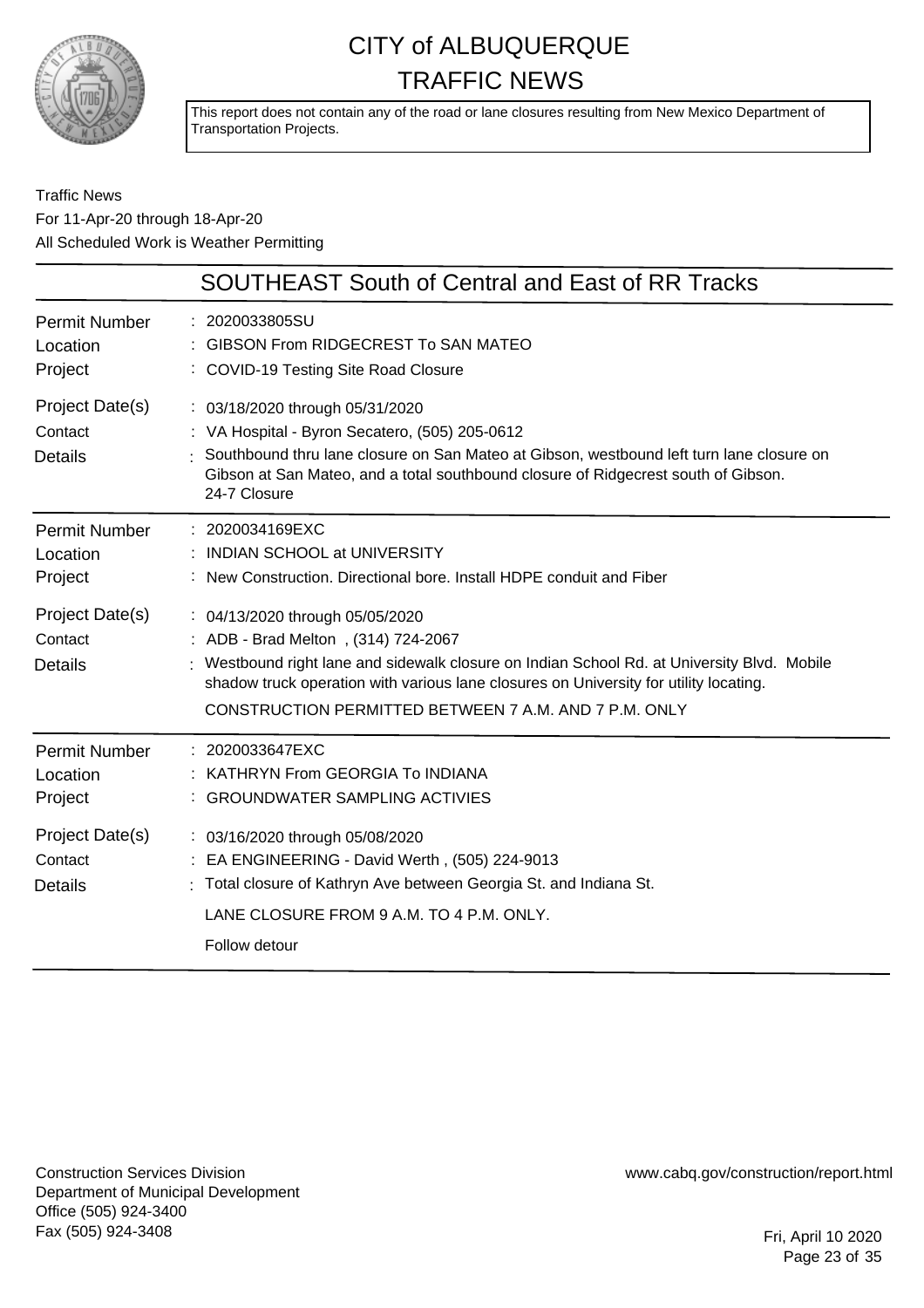

This report does not contain any of the road or lane closures resulting from New Mexico Department of Transportation Projects.

Traffic News For 11-Apr-20 through 18-Apr-20 All Scheduled Work is Weather Permitting

|                                                                                      | <b>SOUTHEAST South of Central and East of RR Tracks</b>                                                                                                                                                                                                                                                                                                                                                                                                                                                                                                                                                                             |
|--------------------------------------------------------------------------------------|-------------------------------------------------------------------------------------------------------------------------------------------------------------------------------------------------------------------------------------------------------------------------------------------------------------------------------------------------------------------------------------------------------------------------------------------------------------------------------------------------------------------------------------------------------------------------------------------------------------------------------------|
| Permit Number<br>Location<br>Project                                                 | : 2020033835EXC<br>NOB HILL Northwest to I25<br>PLACE FIBER OPTIC CABLE MOBILE OPERTATIN ENTIRE ROUTE                                                                                                                                                                                                                                                                                                                                                                                                                                                                                                                               |
| Project Date(s)<br>Contact<br><b>Details</b>                                         | : 03/23/2020 through 04/17/2020<br>: ADB - Brad Melton, (314) 724-2067<br>Mobile fiber pulling operation with various short term outside lane and sidewalk closures.<br>Phase I: From Quincy and Copper, north on Quincy to Grand, west on Grand to the<br>Alley west of Adams St, and north within Alley to Lomas Blvd.<br>Phase II: Lomas Blyd between Adams St. and Girard Blyd.<br>Phase III: Girard Blyd between Lomas Blyd and Indian School Rd.<br>Phase IV: Indian School Rd. between Girard Blvd and I25 frontage.<br>Phase III and IV to be done simultaneously.<br>CONSTRUCTION PERMITTED BETWEEN 7 A.M. AND 7 P.M. ONLY |
| <b>Permit Number</b><br>Location<br>Project<br>Project Date(s)<br>Contact<br>Details | : 2020034055EXC<br>LOMAS From SAN MATEO To QUINCY<br>Dig up and swap out UG Enclosure<br>: 04/06/2020 through 04/13/2020<br>: ADB - Brad Melton, (314) 724-2067<br>Westbound right lane and sidewalk closure on Lomas Blvd between San Mateo Blvd and<br>Quincy St.<br>Westbound traffic will be reduced to one lane.<br>CONSTRUCTION PERMITTED BETWEEN 7 A.M. AND 7 P.M. ONLY                                                                                                                                                                                                                                                      |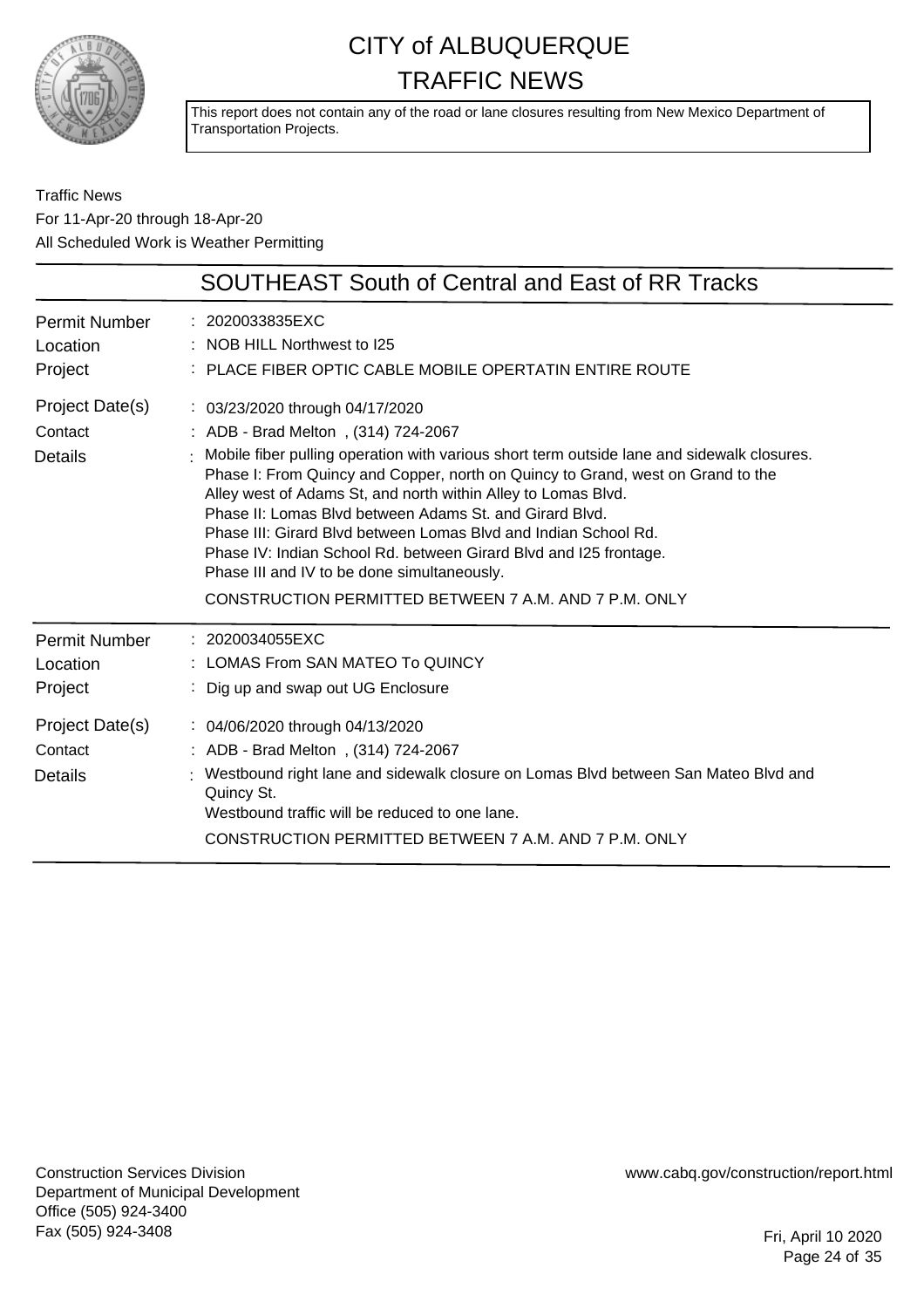

This report does not contain any of the road or lane closures resulting from New Mexico Department of Transportation Projects.

#### Traffic News For 11-Apr-20 through 18-Apr-20 All Scheduled Work is Weather Permitting

|                                                                                             | <b>SOUTHEAST South of Central and East of RR Tracks</b>                                                                                                                                                                                                                                                                                                                                                                                                                                                                                                                                                                                                                                                                                                                                                                                                                                                                                                                                                                                                                                   |
|---------------------------------------------------------------------------------------------|-------------------------------------------------------------------------------------------------------------------------------------------------------------------------------------------------------------------------------------------------------------------------------------------------------------------------------------------------------------------------------------------------------------------------------------------------------------------------------------------------------------------------------------------------------------------------------------------------------------------------------------------------------------------------------------------------------------------------------------------------------------------------------------------------------------------------------------------------------------------------------------------------------------------------------------------------------------------------------------------------------------------------------------------------------------------------------------------|
| <b>Permit Number</b><br>Location<br>Project<br>Project Date(s)<br>Contact<br><b>Details</b> | : 2020033646EXC<br>LOUISIANA From CENTRAL To LOUISIANA<br>TRENCHLESS INSTALLATION OF NEW SAS MAIN RECONNECTION OF EXSITING SAS<br>SERGICE ON THE ALLEY FROM LOUISIANA TO SAN PEDRO ALLEY INTERSECTION<br><b>NHFE602T020B1Ehr6UgDS0E5018/2020</b><br>: RMCI - TIM RILEY, (505) 345-0008<br>Phase 1 approx. 4/13: Southbound center lane and left lane closure on Louisiana between<br>Central and Cochiti. Traffic will be maintained in the right lane.<br>Phase 2(Night Work): Alley closure between Louisiana and Indiana.<br>Total closure of Indiana.<br>Phase 3: Alley closure between Indiana and Florida with total closure on Florida.<br>Phase 4: Alley closure between Florida and California with total closure of California.<br>Phase 5: Alley closure between California and San Pedro.<br>Northbound center lane and left lane closure on San pedro between Cochiti and Central.<br>LANE CLOSURE FROM 8 P.M. TO 6 A.M. ONLY FOR CLSOURE ON ALLEY BETWEEN<br>LOUISIANA AND INDIANA.<br>LANE CLOSURE FROM 9 A.M. TO 4 P.M. ONLY ON SAN PEDRO AND LOUISIANA.<br>Follow detour |
|                                                                                             | Construction permitted between 6AM and 10PM. Closures are continuous until construction is<br>complete                                                                                                                                                                                                                                                                                                                                                                                                                                                                                                                                                                                                                                                                                                                                                                                                                                                                                                                                                                                    |
| <b>Permit Number</b><br>Location<br>Project<br>Project Date(s)<br>Contact<br><b>Details</b> | : 2020034104EXC<br>LOUISIANA From TRUMBULL To ZUNI<br>: UG DIRECTIONAL BORE<br>: 04/13/2020 through 05/02/2020<br>: ADB - Brad Melton, (314) 724-2067<br>Northbound right lane and sidewalk closure on Louisiana Blvd between Trumbull Ave and Zuni<br>Rd.<br>LANE CLOSURE FROM 9 A.M. TO 4 P.M. ONLY.                                                                                                                                                                                                                                                                                                                                                                                                                                                                                                                                                                                                                                                                                                                                                                                    |
| <b>Permit Number</b><br>Location<br>Project<br>Project Date(s)<br>Contact<br><b>Details</b> | 2020034159EXC<br>9100 MENAUL BLVD NE<br>REPLACEMENT OF A FIRE HYDRANT<br>: 04/04/2020 through 04/11/2020<br>ABCWUA - Jerry Sanchez, (505) 289-3585                                                                                                                                                                                                                                                                                                                                                                                                                                                                                                                                                                                                                                                                                                                                                                                                                                                                                                                                        |

Construction Services Division Department of Municipal Development Office (505) 924-3400 Fax (505) 924-3408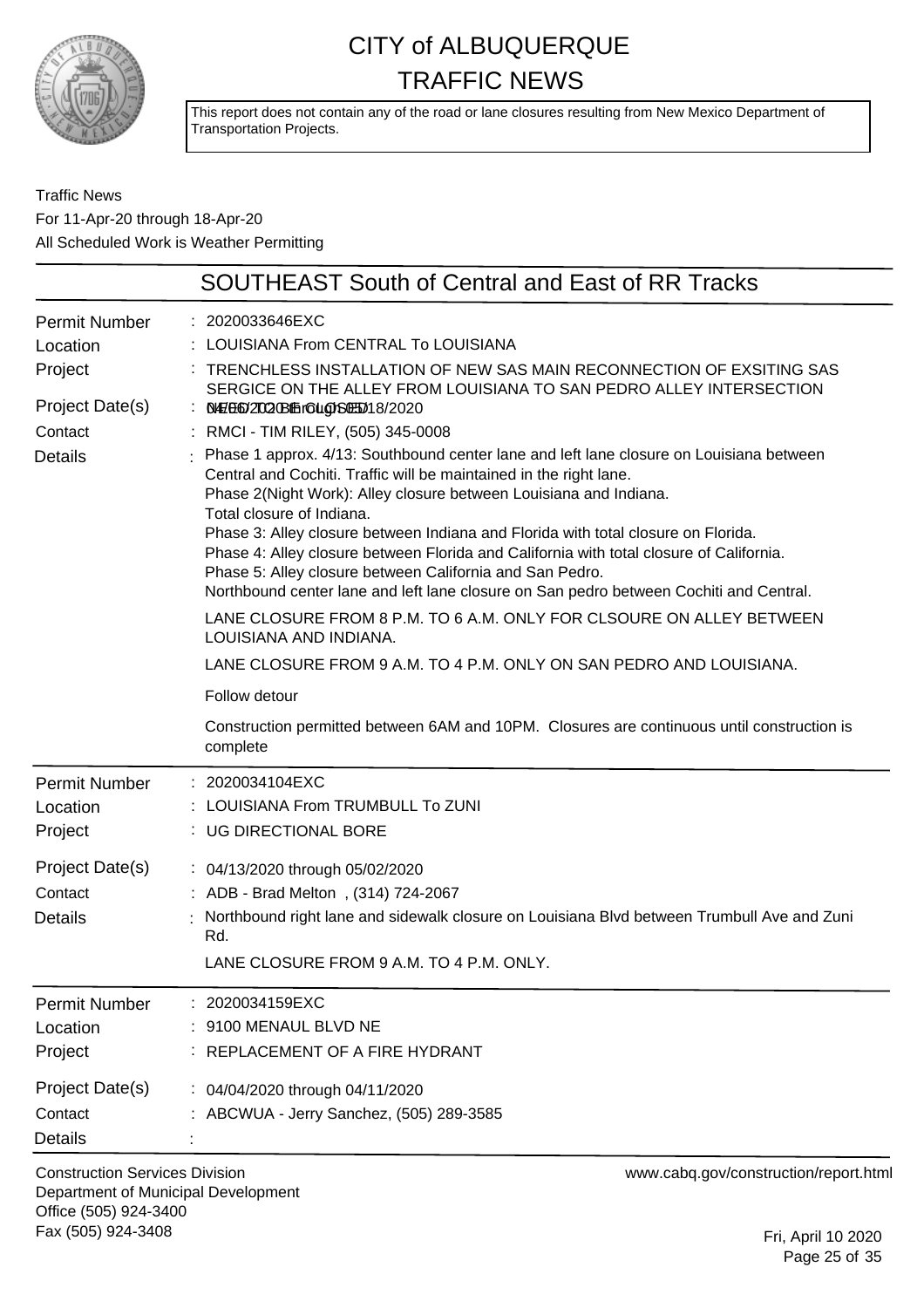

This report does not contain any of the road or lane closures resulting from New Mexico Department of Transportation Projects.

#### Traffic News For 11-Apr-20 through 18-Apr-20 All Scheduled Work is Weather Permitting

|                                              | <b>SOUTHEAST South of Central and East of RR Tracks</b>                                                                                                                                                                                                                          |
|----------------------------------------------|----------------------------------------------------------------------------------------------------------------------------------------------------------------------------------------------------------------------------------------------------------------------------------|
| Permit Number<br>Location<br>Project         | : 2020033649EXC<br>RIDGECREST From SAN PEDRO To GIBSON<br>: GROUNDWATER SAMPLING ACTIVITIES.                                                                                                                                                                                     |
| Project Date(s)<br>Contact<br><b>Details</b> | : 03/16/2020 through 05/08/2020<br>: EA ENGINEERING - David Werth, (505) 224-9013<br>: Double northbound lane closure on San Pedro Dr. between Ridgecrest and Gibson. Two-way<br>traffic will be maintained in the southbound lanes.<br>LANE CLOSURE FROM 9 A.M. TO 4 P.M. ONLY. |
| Permit Number<br>Location<br>Project         | : 2020034217EXC<br>: SAN MATEO From COPPER To SAN MATEO<br>: Bus Shelter Remove & Replace.                                                                                                                                                                                       |
| Project Date(s)<br>Contact<br><b>Details</b> | : 04/13/2020 through 04/27/2020<br>: TLC - Cody Walton, (505) 362-7847<br>Northbound right lane and sidewalk closure on San Mateo north of Copper. Traffic will be<br>maintained in the center and left lanes.<br>LANE CLOSURE FROM 9 A.M. TO 4 P.M. ONLY.                       |
| Permit Number<br>Location<br>Project         | : 2020033648EXC<br>SAN PEDRO From EASTERN To GIBSON<br>: GROUNDWATER SAMPLING ACTIVITIES.                                                                                                                                                                                        |
| Project Date(s)<br>Contact<br><b>Details</b> | : 03/16/2020 through 05/08/2020<br>: EA ENGINEERING - David Werth, (505) 224-9013<br>Median closure on San Pedro between Gibson and Eastern.<br>Construction permitted between 6AM and 10PM. Closures are continuous until construction is<br>complete                           |
| Permit Number<br>Location<br>Project         | 2020034196EXC<br>505 TENNESSEE ST SE<br>: Replace existing pole.                                                                                                                                                                                                                 |
| Project Date(s)<br>Contact<br><b>Details</b> | : 04/13/2020 through 04/13/2020<br>AMERICAN POWER LLC (ATKINSON)- Patrick Garcia, (505) 379-0729                                                                                                                                                                                 |

Construction Services Division Department of Municipal Development Office (505) 924-3400 Fax (505) 924-3408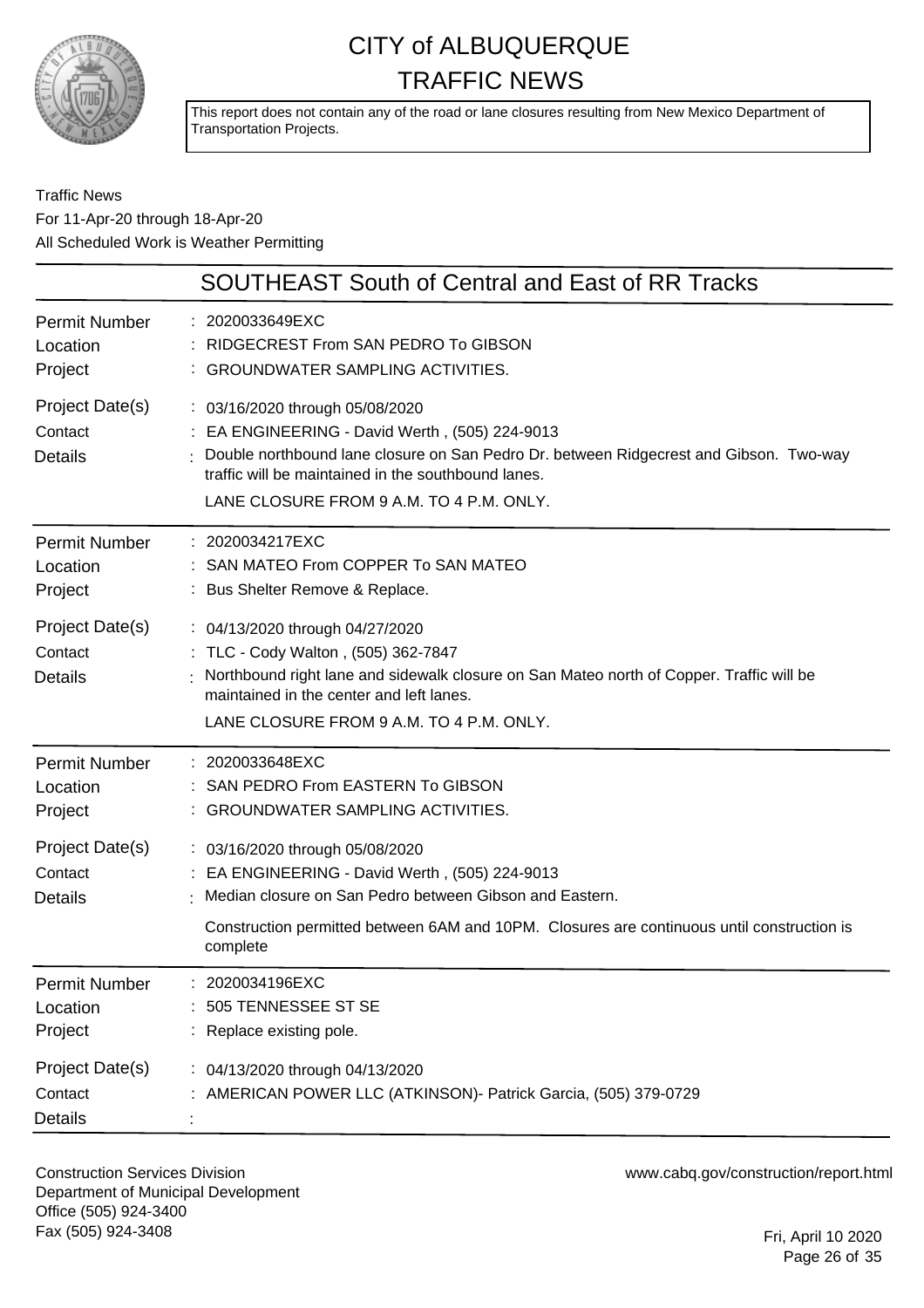

This report does not contain any of the road or lane closures resulting from New Mexico Department of Transportation Projects.

#### Traffic News For 11-Apr-20 through 18-Apr-20 All Scheduled Work is Weather Permitting

|                                              | <b>SOUTHEAST South of Central and East of RR Tracks</b>                                             |
|----------------------------------------------|-----------------------------------------------------------------------------------------------------|
| <b>Permit Number</b>                         | : 2020034158EXC                                                                                     |
| Location                                     | $:~$ 105 TEXAS ST SE                                                                                |
| Project                                      | : Fire Suppression Tap, Domestic water tap, Sewer Tap.                                              |
| Project Date(s)<br>Contact<br><b>Details</b> | $\therefore$ 04/15/2020 through 04/24/2020<br>: TOTAL CONTRACTING - Butch Blackberg, (505) 800-7156 |
| <b>Permit Number</b>                         | : 2020034198EXC                                                                                     |
| Location                                     | $: 416$ YALE BLVD SE                                                                                |
| Project                                      | : Private Fireline, Connection of 2.                                                                |
| Project Date(s)                              | Private Fireline, Connection of New Meter Service.                                                  |
| Contact                                      | $\frac{1}{2}$ 04/13/2020 through 04/17/2020                                                         |
| Details                                      | : RODGERS PLUMBING - James Rodgers, (505) 243-9703                                                  |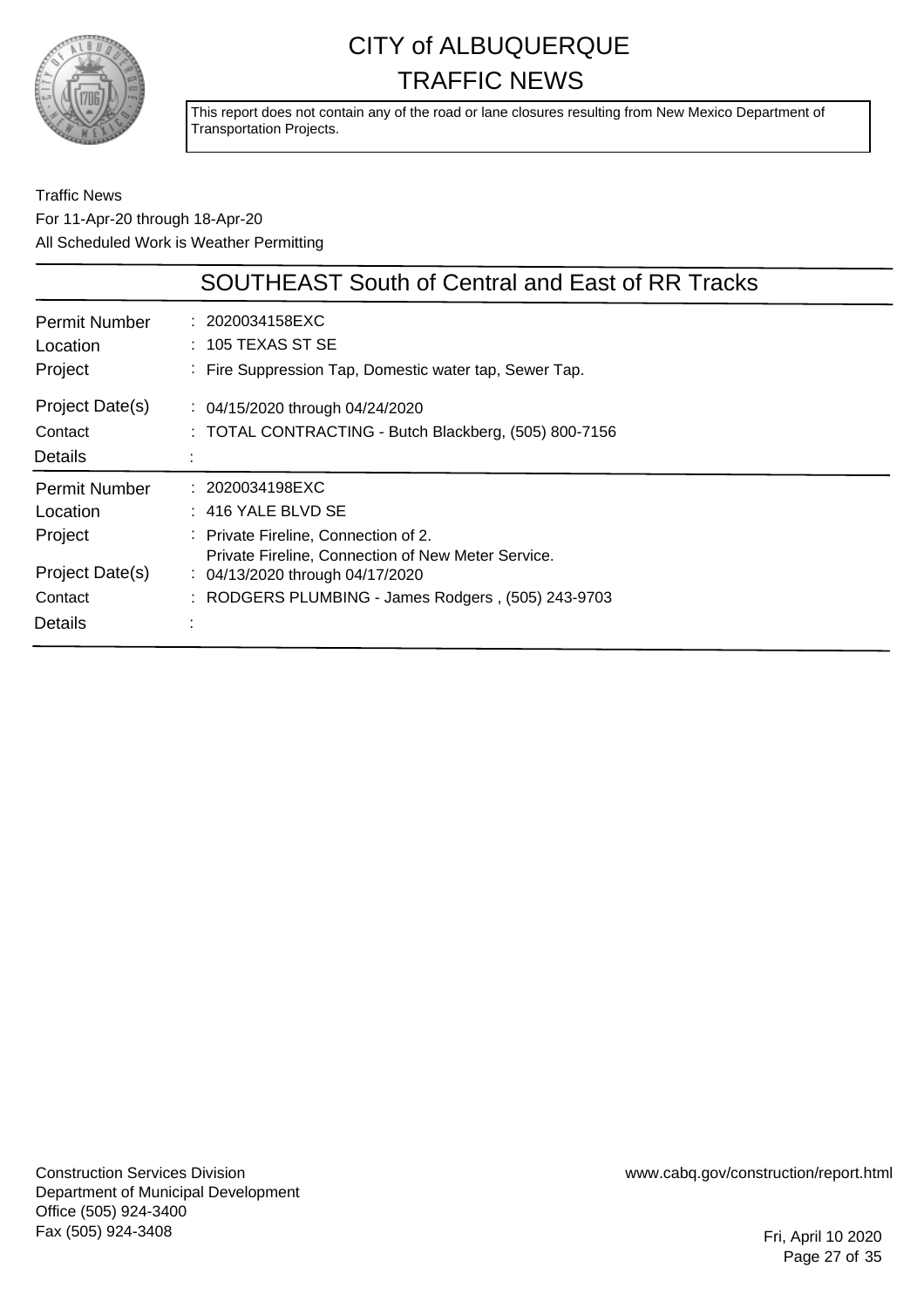

This report does not contain any of the road or lane closures resulting from New Mexico Department of Transportation Projects.

#### Traffic News For 11-Apr-20 through 18-Apr-20 All Scheduled Work is Weather Permitting

|                                                                                             | <b>SOUTHWEST South of Central and West of RR Tracks</b>                                                                                                                                                                                                                                                                                                                                                                                                                                                                                                                                 |
|---------------------------------------------------------------------------------------------|-----------------------------------------------------------------------------------------------------------------------------------------------------------------------------------------------------------------------------------------------------------------------------------------------------------------------------------------------------------------------------------------------------------------------------------------------------------------------------------------------------------------------------------------------------------------------------------------|
| <b>Permit Number</b><br>Location<br>Project<br>Project Date(s)<br>Contact<br><b>Details</b> | 2020033938EXC<br>14TH From COAL To 14TH<br>Removal & Replacement of 8' Dia SAS Interceptor Sewer Manhole/dewatering to lower water<br>table.<br>: 04/06/2020 through 04/24/2020<br>: AUI Inc - Andre Houle, (505) 975-6807<br>Total intersection closure at 14th St. and Coal.                                                                                                                                                                                                                                                                                                          |
|                                                                                             | Construction permitted between 6AM and 10PM. Closures are continuous until construction is<br>complete<br>Follow detour                                                                                                                                                                                                                                                                                                                                                                                                                                                                 |
| <b>Permit Number</b><br>Location<br>Project                                                 | 2020034173EXC<br>2ND From MARQUETTE To 2ND<br>UG Conduit/Fiber/Hand Hole Installation                                                                                                                                                                                                                                                                                                                                                                                                                                                                                                   |
| Project Date(s)<br>Contact<br><b>Details</b>                                                | : 04/13/2020 through 05/05/2020<br>ADB - Michael Mang, (505) 328-6264<br>Northbound right lane and sidewalk closure on 2nd St. between Marquette Ave and Roma Ave.<br>CONSTRUCTION PERMITTED BETWEEN 7 A.M. AND 7 P.M. ONLY                                                                                                                                                                                                                                                                                                                                                             |
| <b>Permit Number</b><br>Location<br>Project                                                 | 2020034001EXC<br>2ND From WOODWARD To 2ND<br>Pavement Resurfacing & Curbline Milling.                                                                                                                                                                                                                                                                                                                                                                                                                                                                                                   |
| Project Date(s)<br>Contact<br><b>Details</b>                                                | : 04/06/2020 through 04/17/2020<br>: CUTLER REPAVING - Douglas Cutler, (505) 350-3983<br>Phase 1: Northbound lane closure using Flagging operation to maintain two way traffic on 2nd<br>S. between BNSF Rail Road and Woodward.<br>Phase 2: Southbound lane closure using Flagging operation to maintain two way traffic on 2nd<br>S. between Woodward and BNSF Rail Road.<br>Construction permitted between 6AM and 10PM. Closures are continuous until construction is<br>complete<br>This traffic control setup includes a flagging operation, use caution and be prepared to stop. |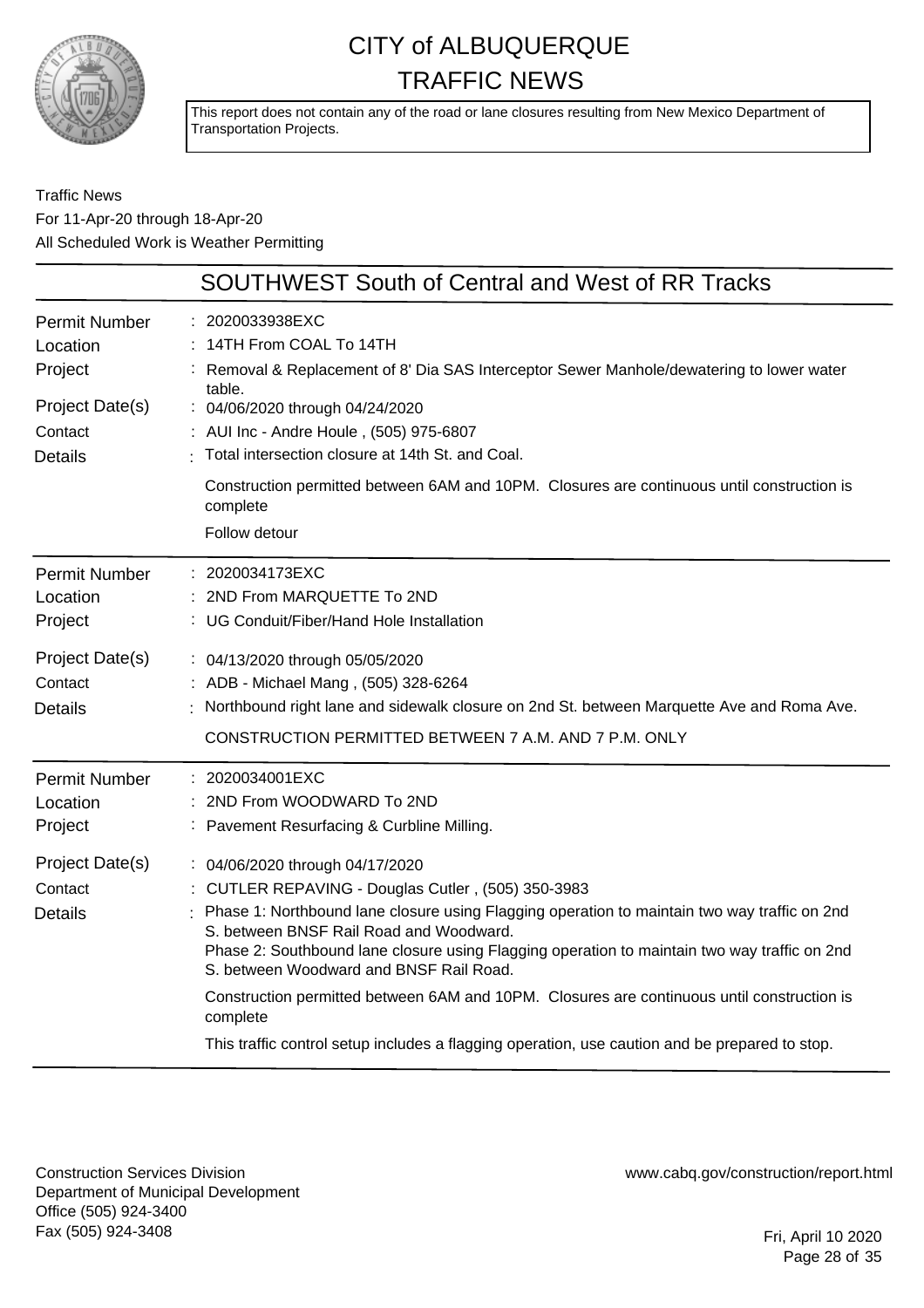

This report does not contain any of the road or lane closures resulting from New Mexico Department of Transportation Projects.

Traffic News For 11-Apr-20 through 18-Apr-20 All Scheduled Work is Weather Permitting

|                                              | <b>SOUTHWEST South of Central and West of RR Tracks</b>                                                                                                                                                                                                                                                                             |
|----------------------------------------------|-------------------------------------------------------------------------------------------------------------------------------------------------------------------------------------------------------------------------------------------------------------------------------------------------------------------------------------|
| Permit Number<br>Location<br>Project         | : 2020033806EXC<br>5TH From COAL To SILBVER<br>DIRECTIONAL BORE INSTALL HDPE CONDUIT                                                                                                                                                                                                                                                |
| Project Date(s)<br>Contact                   | <b>NIGHT WORK ONLY</b><br>: 03/18/2020 through 05/15/2020<br>: ADB - Brad Melton, (314) 724-2067                                                                                                                                                                                                                                    |
| <b>Details</b>                               | Northbound thru lane and sidewalk closure on 5th St. between south of Coal Ave and north of<br>Silver Ave. Two-way traffic will be maintained with a traffic split.<br>NIGHT WORK ONLY 6PM TO 6AM                                                                                                                                   |
| <b>Permit Number</b><br>Location<br>Project  | : 2020034146EXC<br>6TH From CENTRAL To GOLD<br>: New Construction, Directional bore, Install HDPE conduit, ALLEY CLOSURE                                                                                                                                                                                                            |
| Project Date(s)<br>Contact<br><b>Details</b> | : 04/08/2020 through 04/30/2020<br>: ADB - Brad Melton, (314) 724-2067<br>Southbound sidewalk closure on 6th St. between Central Ave and Gold Ave., and on westbound<br>Gold Ave west of 6th St.<br>Total closure of the alley encompassed by 6th, Central, 5th, and Gold.<br>CONSTRUCTION PERMITTED BETWEEN 7 A.M. AND 7 P.M. ONLY |
| <b>Permit Number</b><br>Location<br>Project  | : 2020033982EXC<br>: 8TH From STOVER To 8TH<br>: GAS MAIN MAINTENANCE.                                                                                                                                                                                                                                                              |
| Project Date(s)<br>Contact<br><b>Details</b> | : 04/01/2020 through 04/17/2020<br>: NM GAS - Chris Sedillo, (505) 697-3119                                                                                                                                                                                                                                                         |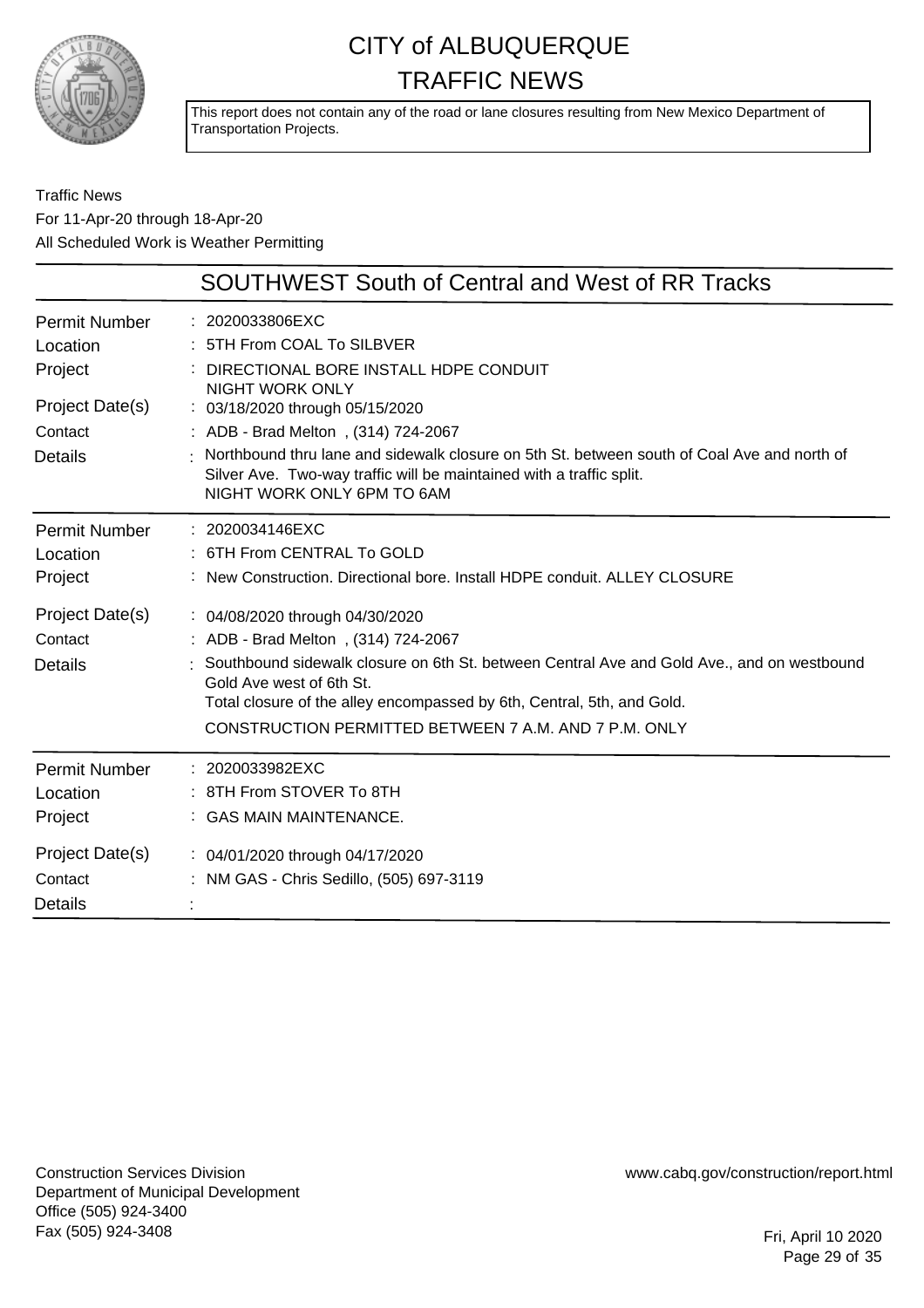

This report does not contain any of the road or lane closures resulting from New Mexico Department of Transportation Projects.

Traffic News For 11-Apr-20 through 18-Apr-20 All Scheduled Work is Weather Permitting

|                                                                                             | <b>SOUTHWEST South of Central and West of RR Tracks</b>                                                                                                                                                                                                                                                                                                                                                                                                                                                                                                                                                                                                                                                                                                                                                                                                                                                                                         |
|---------------------------------------------------------------------------------------------|-------------------------------------------------------------------------------------------------------------------------------------------------------------------------------------------------------------------------------------------------------------------------------------------------------------------------------------------------------------------------------------------------------------------------------------------------------------------------------------------------------------------------------------------------------------------------------------------------------------------------------------------------------------------------------------------------------------------------------------------------------------------------------------------------------------------------------------------------------------------------------------------------------------------------------------------------|
| <b>Permit Number</b><br>Location<br>Project                                                 | : 2020033963EXC<br>SNOW VISTA At CAMINO SAN MARTIN<br>: UG DIRECTIONAL BORE                                                                                                                                                                                                                                                                                                                                                                                                                                                                                                                                                                                                                                                                                                                                                                                                                                                                     |
| Project Date(s)<br>Contact<br><b>Details</b>                                                | : 03/26/2020 through 04/17/2020<br>: ADB - Brad Melton, (314) 724-2067<br>Northbound right lane and sidewalk closure on 98th St. between 86th St. and Camino San<br>Martin.<br>Eastbound parking lane and sidewalk closure on Camino San Martin east of 98th St.<br>CONSTRUCTION PERMITTED BETWEEN 7 A.M. AND 7 P.M. ONLY                                                                                                                                                                                                                                                                                                                                                                                                                                                                                                                                                                                                                       |
| <b>Permit Number</b><br>Location<br>Project<br>Project Date(s)<br>Contact<br><b>Details</b> | : 2020033223EXC<br>: ATRISCO From CENTRAL To RIVERVIEW<br>REMOVE ASPAHLT ROADWAY INSTALL NEW WATERLINE REMOVE OLD WATERLINE<br>REPLACE ASPHALT ROADWAY<br>: 02/11/2020 through 05/01/2020<br>: NM UNDERGROUND UTILITIES- Danny Montano, (505) 401-2187<br>Phase I: Southbound double lane closure on Atrisco Dr. between Valle Del Sol Rd. and 47th St.<br>Two-way traffic will be maintained in the northbound lanes.<br>Phase II: Northbound double lane closure on Atrisco Dr. between Central Ave and 47th St.<br>Two-way traffic will be maintained in the southbound lanes.<br>Phase III: Southbound double lane closure on Atrisco Dr. between Riverview PI. and 47th St.<br>Two-way traffic will be maintained in the northbound lanes.<br>Construction permitted between 6AM and 10PM. Closures are continuous until construction is<br>complete<br>4/6-4/10 Westbound left turn lane closure on Central between 40th St. and Atrisco. |
| <b>Permit Number</b><br>Location<br>Project                                                 | 2020034226EXC<br>581 ATRISCO DR SW<br>: OH maintenance on existing pole in front of address.                                                                                                                                                                                                                                                                                                                                                                                                                                                                                                                                                                                                                                                                                                                                                                                                                                                    |
| Project Date(s)<br>Contact<br><b>Details</b>                                                | : 04/15/2020 through 04/15/2020<br>: AMERICAN POWER LLC (ATKINSON) - Patrick Garcia, (505) 379-0729<br>Total lane closure using flagging operation to maintained two way traffic on Atrisco between<br>Sunset Gardens and 5 Points.<br>LANE CLOSURE FROM 9 A.M. to 3 P.M. ONLY<br>This traffic control setup includes a flagging operation, use caution and be prepared to stop.                                                                                                                                                                                                                                                                                                                                                                                                                                                                                                                                                                |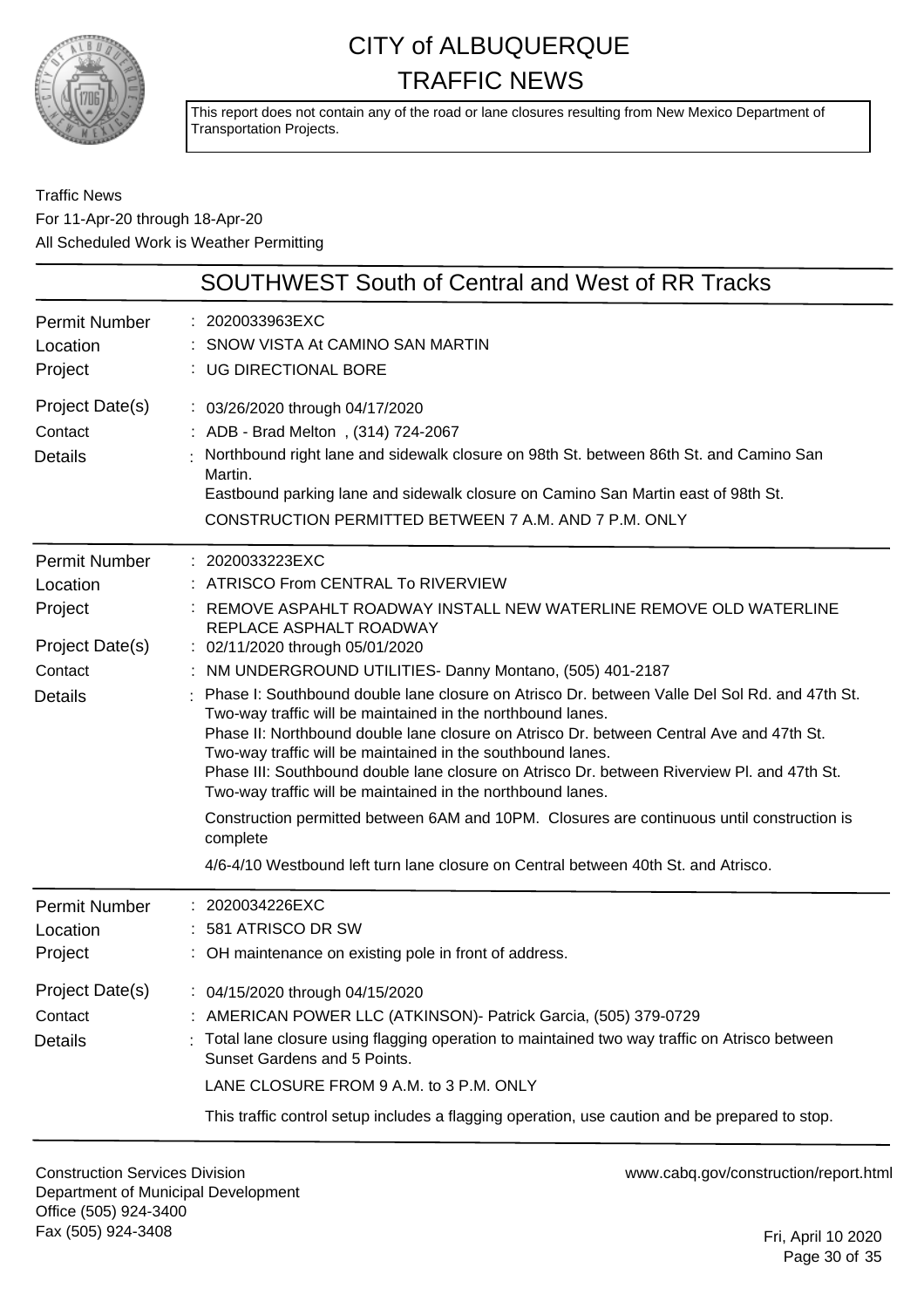

This report does not contain any of the road or lane closures resulting from New Mexico Department of Transportation Projects.

#### Traffic News For 11-Apr-20 through 18-Apr-20 All Scheduled Work is Weather Permitting

|                                              | <b>SOUTHWEST South of Central and West of RR Tracks</b>                                                                                                                           |
|----------------------------------------------|-----------------------------------------------------------------------------------------------------------------------------------------------------------------------------------|
| <b>Permit Number</b><br>Location<br>Project  | : 2020033932EXC<br>BLUEWATER From 98TH To BLUEWATER<br>NEW INTERSECTION INFRASTRUCTURE IMPROVEMENTS.                                                                              |
| Project Date(s)<br>Contact<br><b>Details</b> | : 04/06/2020 through 05/08/2020<br>NEW CONCEPTS INC - John Lakeman, (505) 452-8910<br>Total street closure on Bluewater between Skiff nd El Shaddai.                              |
|                                              | Construction permitted between 6AM and 10PM. Closures are continuous until construction is<br>complete<br>Follow detour                                                           |
| Permit Number<br>Location<br>Project         | : 2020034216EXC<br>BROADWAY From WOODWARD To BROADWAY<br>: VALVE EXPOSURE EMERGENCY                                                                                               |
| Project Date(s)<br>Contact<br><b>Details</b> | : 04/08/2020 through 04/15/2020<br>: ABCWUA- Fran Smull, (505) 259-3501<br>Emergency utility work. Various lanes closed and potential sidewalk closures. Seek alternate<br>route. |
| <b>Permit Number</b><br>Location<br>Project  | : 2020034164EXC<br><b>CENTRAL From TINGLEY To CENTRAL</b><br>: Asphalt rehab of Bosque trail.                                                                                     |
| Project Date(s)<br>Contact<br><b>Details</b> | : 04/13/2020 through 04/17/2020<br>: FRANKLIN'S- Howard Ross, (505) 884-6947<br>Westbound Tingley trail closure west of Central.                                                  |
|                                              | Bicycles Follow the posted detour<br>Construction permitted between 6AM and 10PM. Closures are continuous until construction is<br>complete                                       |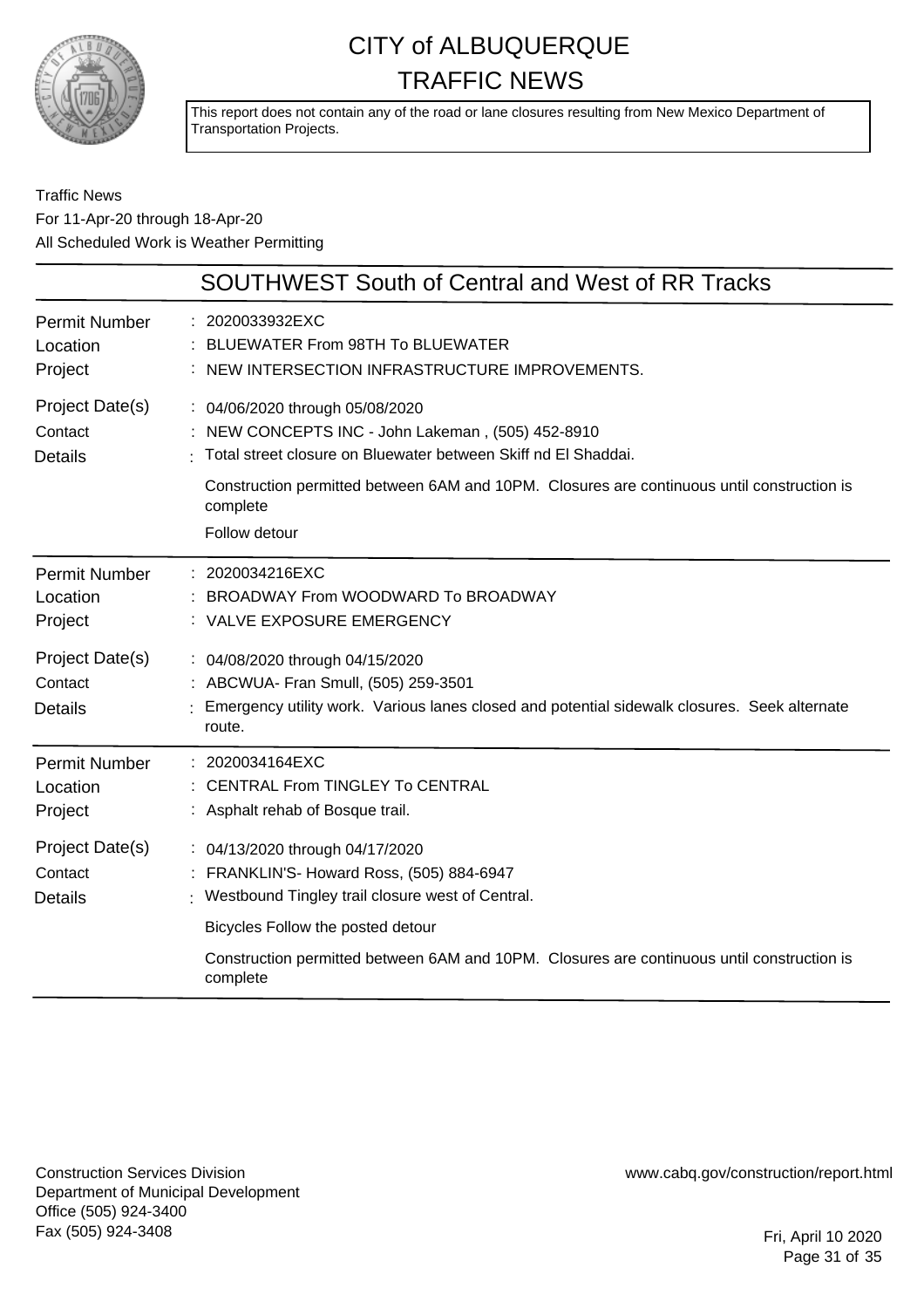

This report does not contain any of the road or lane closures resulting from New Mexico Department of Transportation Projects.

#### Traffic News For 11-Apr-20 through 18-Apr-20 All Scheduled Work is Weather Permitting

|                                              | <b>SOUTHWEST South of Central and West of RR Tracks</b>                                                                                                                                                                                                                                                                                                                                                                                                                                                                                                                   |
|----------------------------------------------|---------------------------------------------------------------------------------------------------------------------------------------------------------------------------------------------------------------------------------------------------------------------------------------------------------------------------------------------------------------------------------------------------------------------------------------------------------------------------------------------------------------------------------------------------------------------------|
| <b>Permit Number</b><br>Location<br>Project  | : 2020034218EXC<br><b>CENTRAL From EDITH To CENTRAL</b><br>: New Bus Shelter Foundation                                                                                                                                                                                                                                                                                                                                                                                                                                                                                   |
| Project Date(s)<br>Contact<br><b>Details</b> | : 04/13/2020 through 04/24/2020<br>: TLC - Cody Walton, (505) 362-7847<br>: Westbound right lane and sidewalk closure on Central west of Edith.<br>LANE CLOSURE FROM 9 A.M. TO 4 P.M. ONLY.                                                                                                                                                                                                                                                                                                                                                                               |
| <b>Permit Number</b><br>Location<br>Project  | : 2019031764SU<br>: CENTRAL From 106TH To UNSER<br>: Landscape and Irrigation Installation for COA Median Project                                                                                                                                                                                                                                                                                                                                                                                                                                                         |
| Project Date(s)<br>Contact<br><b>Details</b> | : 11/11/2019 through 07/08/2020<br>: LEE LANDSCAPES - Lee Scott, (505) 822-8722<br>Phase 1: Eastbound and Westbound left lane closures on Central between 106th St. and 98th<br>St.<br>Phase 2: Eastbound and Westbound left lane closures on Central between 98th St. and 86th St.<br>Phase 3: Eastbound and Westbound left lane closures on Central between 86th St. and Unser.<br>Traffic will be maintained in the right lanes in both direction in all three phases.<br>Closure per phase simultaneously not permitted.<br>LANE CLOSURE FROM 7:00 AM to 7:00 PM ONLY |
| Permit Number<br>Location<br>Project         | $: 2020033231 \text{EXC}$<br><b>CENTRAL From COORS To 46TH</b><br>New Construction. Directional bore. Install HDPE conduit.                                                                                                                                                                                                                                                                                                                                                                                                                                               |
| Project Date(s)<br>Contact<br><b>Details</b> | : 02/10/2020 through 04/30/2020<br>: ADB - Brad Melton, (314) 724-2067<br>Eastbound right lane and sidewalk closure on Central Ave between Coors Blvd and 46th St.<br>Eastbound traffic will be reduced to one lane in 1,600 ft. intervals.<br>NIGHT AND DAYTIME WORK<br>2 SHIFTS 24 HRS PER DAY                                                                                                                                                                                                                                                                          |

Construction Services Division Department of Municipal Development Office (505) 924-3400 Fax (505) 924-3408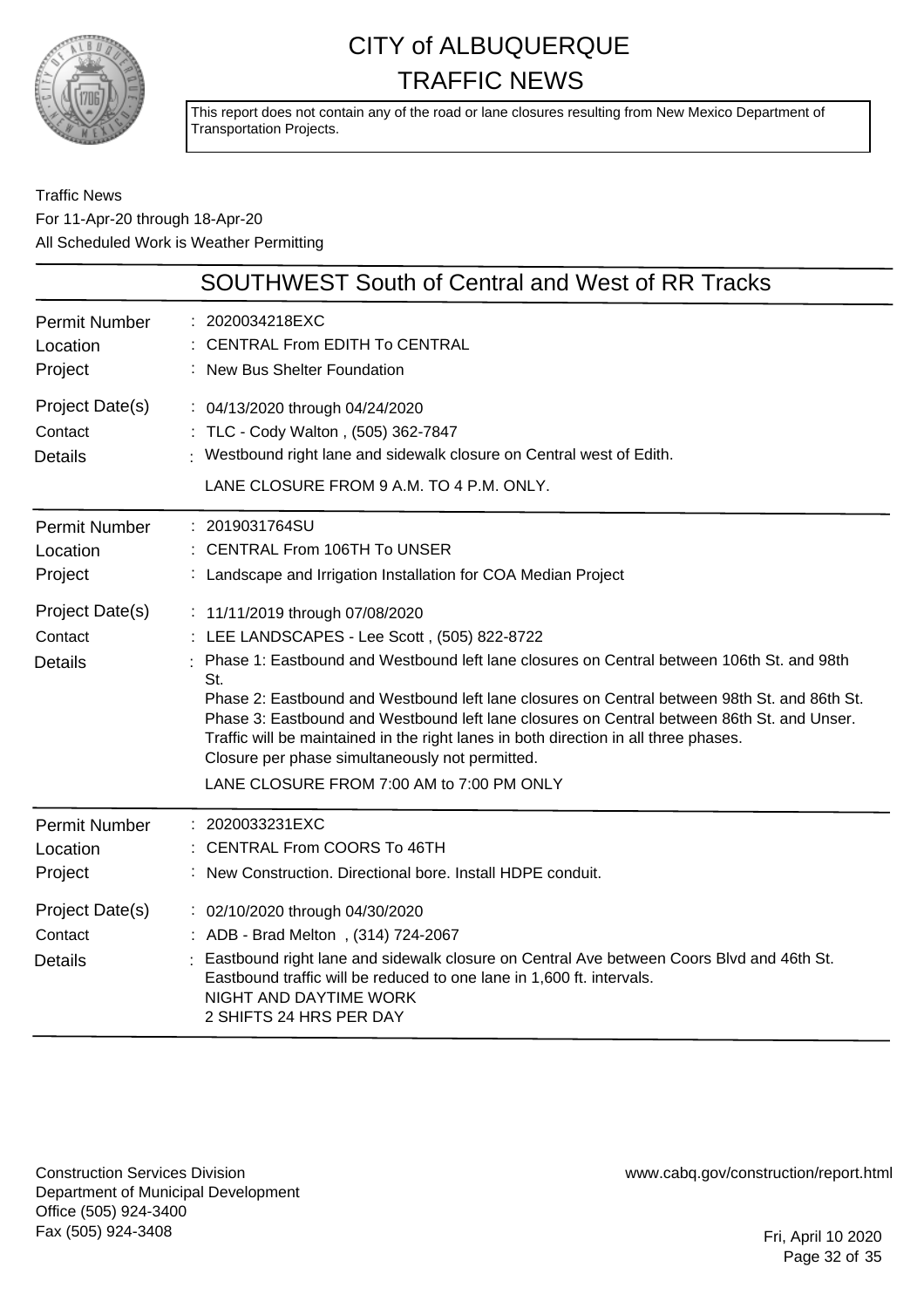

This report does not contain any of the road or lane closures resulting from New Mexico Department of Transportation Projects.

#### Traffic News For 11-Apr-20 through 18-Apr-20 All Scheduled Work is Weather Permitting

|                                                                                             | <b>SOUTHWEST South of Central and West of RR Tracks</b>                                                                                                                                                                                                                                                                                                                                                                                                                |
|---------------------------------------------------------------------------------------------|------------------------------------------------------------------------------------------------------------------------------------------------------------------------------------------------------------------------------------------------------------------------------------------------------------------------------------------------------------------------------------------------------------------------------------------------------------------------|
| <b>Permit Number</b><br>Location<br>Project                                                 | : 2020033917EXC<br>: FOOTHILL From ATRISCO To FOOTHILL<br>: NEW CONSTRUCTION DIRECTIONAL BORE INSTALL HDPE CONDUIT                                                                                                                                                                                                                                                                                                                                                     |
| Project Date(s)<br>Contact<br><b>Details</b>                                                | : 03/24/2020 through 04/14/2020<br>: ADB - Brad Melton, (314) 724-2067<br>Southbound thru lane and sidewalk closure on Atrisco Dr. between Sunset Gardens and Five<br>Points. Two-way traffic will be maintained with a flagging operation in 400 ft. intervals.<br><b>EXPECT DELAYS</b><br>LANE CLOSURE FROM 9 A.M. TO 4 P.M. ONLY.                                                                                                                                   |
| <b>Permit Number</b><br>Location<br>Project<br>Project Date(s)<br>Contact<br><b>Details</b> | : 2020034092EXC<br>: GOLD From 4TH To GOLD<br>: New Construction. Directional bore. Install HDPE conduit.<br>: 04/06/2020 through 04/15/2020<br>: ADB - Brad Melton, (314) 724-2067<br>Total closure of Gold Ave between 5th St. and 2nd St., one block at a time.<br><b>FOLLOW DETOUR</b><br><b>NIGHT WORK ONLY</b><br>6PM TO 6AM                                                                                                                                     |
| <b>Permit Number</b><br>Location<br>Project<br>Project Date(s)<br>Contact<br><b>Details</b> | : 2020034103EXC<br>: LOMAS From 5TH To 3RD, SOUTH TO ROMA<br>: UG Directional Bore<br>: 04/10/2020 through 05/04/2020<br>: ADB - Brad Melton, (314) 724-2067<br>Eastbound right lane and sidewalk closure on Lomas Blvd between 5th and 3rd St.<br>Northbound parking lane closure on 3rd St. between Roma Ave and Lomas Blvd.<br>Flagging operations at the intersection of 3rd and Lomas, and 3rd and Roma.<br>CONSTRUCTION PERMITTED BETWEEN 7 A.M. AND 7 P.M. ONLY |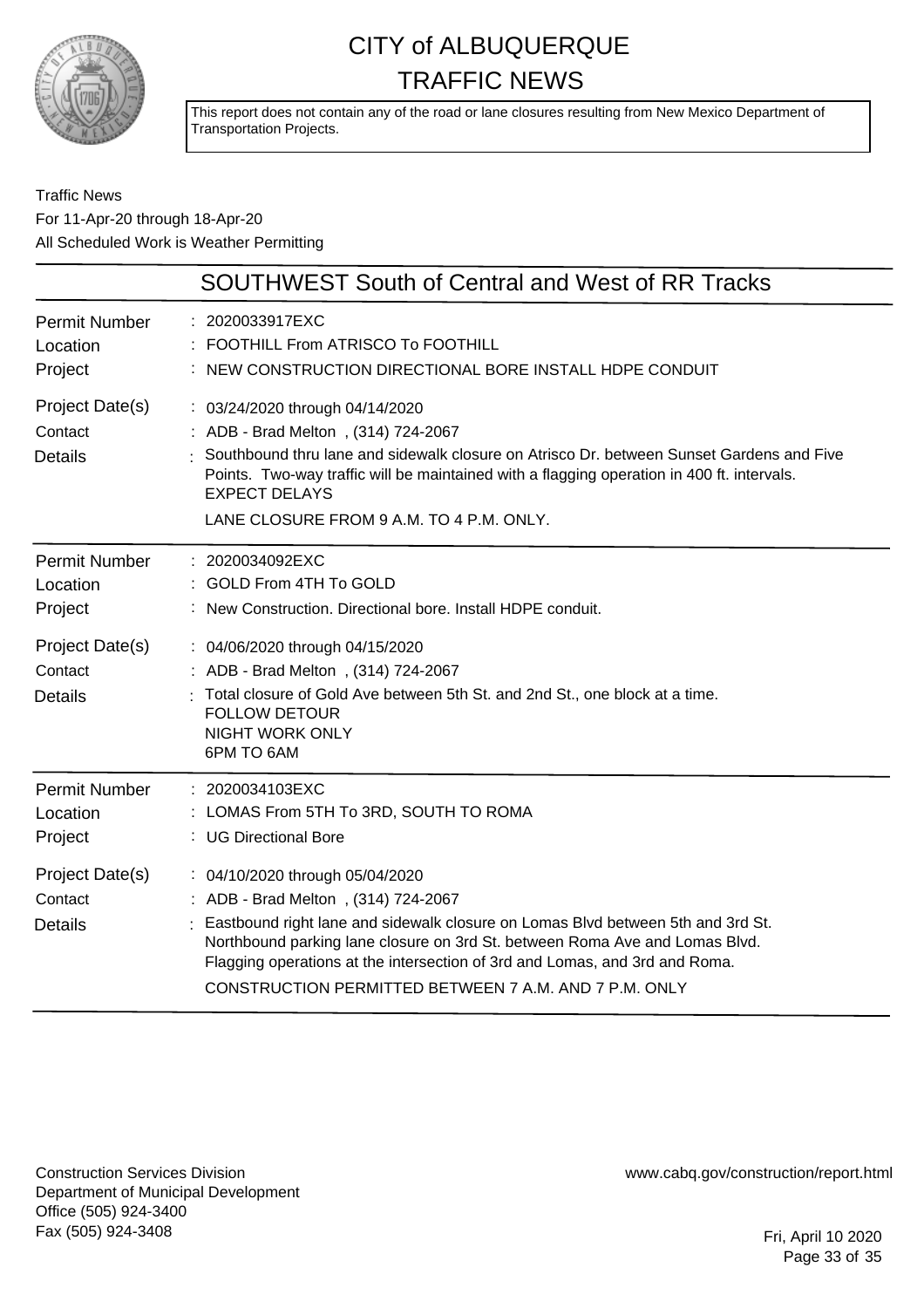

This report does not contain any of the road or lane closures resulting from New Mexico Department of Transportation Projects.

#### Traffic News For 11-Apr-20 through 18-Apr-20 All Scheduled Work is Weather Permitting

|                                              | <b>SOUTHWEST South of Central and West of RR Tracks</b>                                                                                                                                        |
|----------------------------------------------|------------------------------------------------------------------------------------------------------------------------------------------------------------------------------------------------|
| <b>Permit Number</b>                         | : 2020034193EXC                                                                                                                                                                                |
| Location                                     | ROSEMONT From 5TH To 4TH                                                                                                                                                                       |
| Project                                      | PLACE CONDUIT AND FIBER ON RESIDENTIAL AT SHOULDER WORK ONLY SOUTH                                                                                                                             |
| Project Date(s)                              | SIDE OF THE ROAD                                                                                                                                                                               |
| Contact                                      | : 04/16/2020 through 04/17/2020                                                                                                                                                                |
| <b>Details</b>                               | : LIGHT CONNECTIONS - Steve Litle, (303) 809-7696                                                                                                                                              |
| Permit Number                                | : 2020034255EXC                                                                                                                                                                                |
| Location                                     | SAN JOSE From BROADWAY To SAN JOSE                                                                                                                                                             |
| Project                                      | : New Bus Shelter Foundation.                                                                                                                                                                  |
| Project Date(s)<br>Contact<br><b>Details</b> | : 04/13/2020 through 04/24/2020<br>: TLC - Cody Walton, (505) 362-7847                                                                                                                         |
| Permit Number                                | : 2020034091EXC                                                                                                                                                                                |
| Location                                     | 723 SILVER AVE SW                                                                                                                                                                              |
| Project                                      | : Install anodes on one day between these dates.                                                                                                                                               |
| Project Date(s)<br>Contact<br><b>Details</b> | : 04/13/2020 through 04/24/2020<br>: NM GAS - Leo Sanchez, (505) 259-8559                                                                                                                      |
| Permit Number                                | : 2020034090EXC                                                                                                                                                                                |
| Location                                     | 724 SILVER AVE SW                                                                                                                                                                              |
| Project                                      | : Install anodes.                                                                                                                                                                              |
| Project Date(s)<br>Contact<br><b>Details</b> | : 04/15/2020 through 04/15/2020<br>: NM GAS - Leo Sanchez, (505) 259-8559<br>LANE CLOSURE FROM 9 A.M. TO 4 P.M. ONLY.<br>Northbound total closure on 8th St. south of Silver.<br>Follow detour |

Construction Services Division Department of Municipal Development Office (505) 924-3400 Fax (505) 924-3408